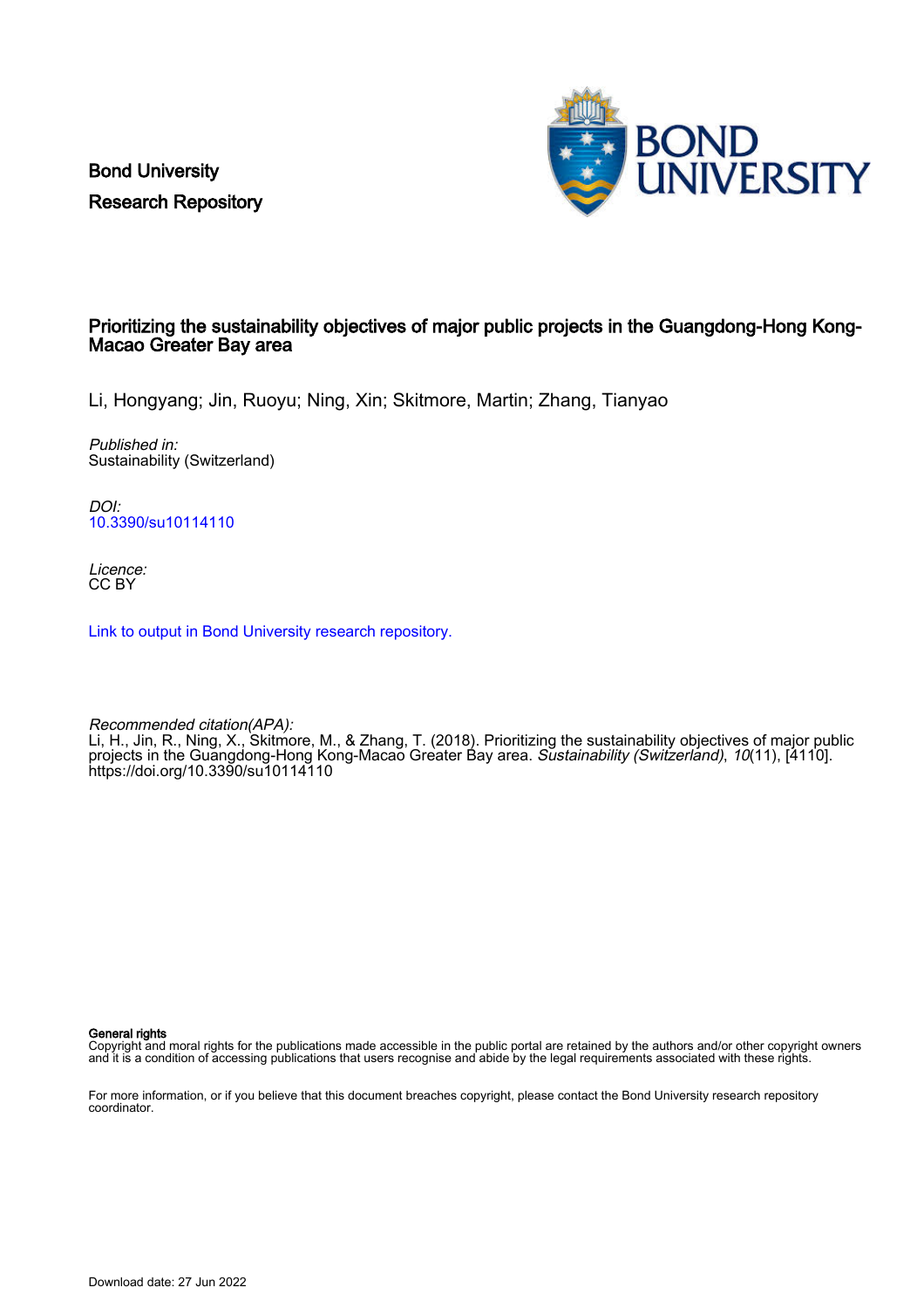



# **Prioritizing the Sustainability Objectives of Major Public Projects in the Guangdong–Hong Kong–Macao Greater Bay Area**

# **Hongyang Li 1,2, Ruoyu Jin <sup>3</sup> [,](https://orcid.org/0000-0003-0360-6967) Xin Ning <sup>4</sup> [,](https://orcid.org/0000-0002-6547-9812) Martin Skitmore 5,[6](https://orcid.org/0000-0001-7135-1201) and Tianyao Zhang 7,\***

- <sup>1</sup> School of Civil Engineering and Transportation, South China University of Technology, Guangzhou 510641, China; cthyli@scut.edu.cn
- <sup>2</sup> State Key Laboratory of Subtropical Building Science, South China University of Technology, Guangzhou 510641, China
- <sup>3</sup> Senior Lecturer, School of Environment and Technology, University of Brighton, Cockcroft Building 616, Brighton BN2 4GJ, UK; R.Jin@brighton.ac.uk
- <sup>4</sup> School of Investment & Construction Management, Dongbei University of Finance & Economics, Dalian 116025, China; ningxin@dufe.edu.cn
- <sup>5</sup> School of Civil Engineering and Built Environment, Queensland University of Technology (QUT), Garden Point Campus, GPO Box 2434, Brisbane Q4001, Australia; rm.skitmore@qut.edu.au
- <sup>6</sup> Faculty of Computing, Engineering and the Built Environment, Birmingham City University, Birmingham B4 7AP, UK
- <sup>7</sup> School of Geography, South China Normal University, Guangzhou 510631, China
- **\*** Correspondence: zhangtianyao1@gmail.com; Tel.: +86-130-702-504-01

Received: 25 September 2018; Accepted: 2 November 2018; Published: 9 November 2018



**Abstract:** The relatively low level of sustainability of major public projects has been subject to criticism by the community, increasing the pressure to incorporate the concept throughout the project lifecycle and the importance of understanding the perceptions of affected groups. The study undertook this task by compiling a list from the literature of the sustainability concerns that are associated with major public projects from their economic–social–environmental implications, identifying the relevant stakeholder groups in the Guangdong–Hong Kong–Macao Greater Bay Area and their levels of influence by interviews, and evaluating various sustainability objectives from a multi-stakeholder perspective via a questionnaire survey. The results were validated through a series of interviews with purposively selected experts. The study findings indicate the need for more consideration of social concerns in Guangdong province, the proper levels of public participation in Hong Kong in order to avoid excessive interruptions to the pace of project procurement, and that Macao may have to experience a relatively slow development of construction in order to balance the social/environmental requirements that are involved. These findings contribute to both the government and construction industry at large in delivering economically, socially, and environmentally sustainable major public projects in the Bay Area and China as a whole.

**Keywords:** sustainability; major public projects; the Guangdong–Hong Kong–Macao Greater Bay Area

## **1. Introduction**

China is experiencing the rapid development of major public projects throughout the country, and the Guangdong–Hong Kong–Macao Greater Bay Area is no exception [\[1\]](#page-22-0). As a national strategy of China, the development of the Guangdong–Hong Kong–Macao Greater Bay Area emphasizes the cooperation between the three regions in various respects, such as the delivery of major public projects [\[2\]](#page-22-1). Projects of this type are constructed with an area of more than 20,000  $m<sup>2</sup>$  and for office,

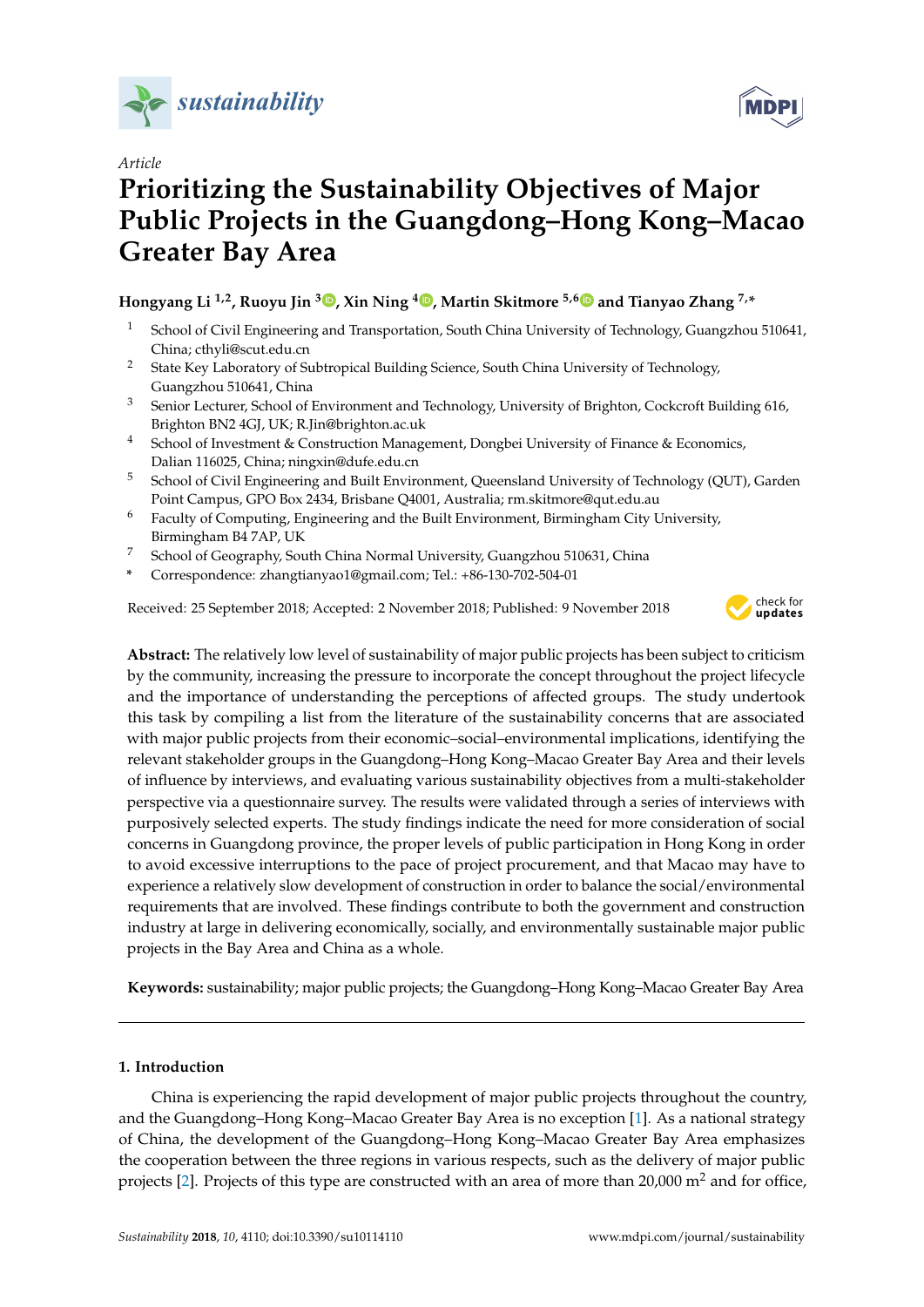commercial, tourism, science, education, culture, hygiene, communication, and transportation use [\[3\]](#page-22-2). Brookes and Locatelli [\[4\]](#page-22-3) listed their features as large investment commitment, vast complexity (especially in organizational terms), and having a long-lasting impact on the regional economy, the environment, and society.

Despite the large impact of infrastructure projects in the Guangdong–Hong Kong–Macao Greater Bay Area as expected by Brookes and Locatelli [\[4\]](#page-22-3), the relatively low level of project sustainability has been subject to some criticism by the community [\[5](#page-22-4)[,6\]](#page-22-5). Such recent controversial cases as the Guangzhou waste-to-energy power plant project and the Guangzhou–Shenzhen–Hong Kong high-speed rail project have even further escalated the dissatisfaction of project stakeholders over the economic, social, and environmental issues [\[7\]](#page-22-6). This has increased the pressure to incorporate the concept of sustainability throughout the project lifecycle, making it important to have a better understanding the perceptions of affected groups in Guangdong province, Hong Kong, and Macao, of the various sustainability objectives that are needed.

To address the multiple sustainability objectives raised from the mega infrastructure project in the Guangdong–Hong Kong–Macao Greater Bay Area, this study first compiled a list from the literature of the sustainability concerns associated with major public projects from their economic–social–environmental implications. The relevant Guangdong–Hong Kong–Macao Greater Bay Area groups were then identified, and their influencing levels were quantified through interviews. The various sustainability objectives were next evaluated from a multi-stakeholder perspective by a questionnaire survey in the three different geographical areas. The results were then validated by experts purposively selected in the last phase of the work. The study's findings contribute to both the government and construction industry at large in delivering economically, socially, and environmentally sustainable major public projects in the Bay Area and China as a whole.

#### **2. Literature Review**

#### *2.1. Sustainability Objectives of Major Public Projects*

The principles of sustainable development have been implemented in various sectors, including the construction industry [\[8\]](#page-22-7). Researchers across the world have identified the sustainability objectives of construction projects. Fernández-Sánchez and Rodríguez-López [\[9\]](#page-22-8), for example, established the sustainable breakdown structure applicable to infrastructure projects from social, environmental, and economic perspectives, indicating that infrastructure sustainability, socially, covered areas such as culture, accessibility, participation, security, public utility, and social integration. The environmental indicators of green infrastructure projects, on the other hand, comprised soil, water, atmosphere, biodiversity, resources, and energy. Project stakeholders also pay attention to such items as costs, technical requirements, bureaucracy, social economy, and heritage, in order to achieve sustainability from the economic dimension [\[9\]](#page-22-8). Pakzad et al. [\[10\]](#page-22-9) divided the key sustainability indicators of green infrastructure performance into four categories of (i) ecology (climate and microclimatic modifications, air quality improvement, carbon offset, reduced building energy use for heating and cooling, hydrological regulation, and biodiversity protection and enhancement; (ii) health (improving physical, social, and mental well-being); (iii) socio-cultural (food production, opportunities for recreation, tourism, and social interaction, and improving pedestrian ways and their connectivity); and (iv) economic (value of avoided  $CO<sub>2</sub>$  emissions and carbon sequestration, value of avoided energy consumption, value of air pollutant removal/avoidance, and reducing the cost of using private motor cars by increased walking and cycling). Similar categories of construction sustainability for a variety of infrastructure projects can be found in Hatefi and Tamošaitiene [\[11\]](#page-22-10), Mansourianfar and Haghshenas [\[12\]](#page-22-11), and Yang et al. [\[13\]](#page-22-12). Although there are slight differences between these aforementioned studies over the classifications in infrastructure construction sustainability, the consensus is that sustainable construction projects should balance the environmental, economic, and social concerns of their stakeholder groups [\[8\]](#page-22-7).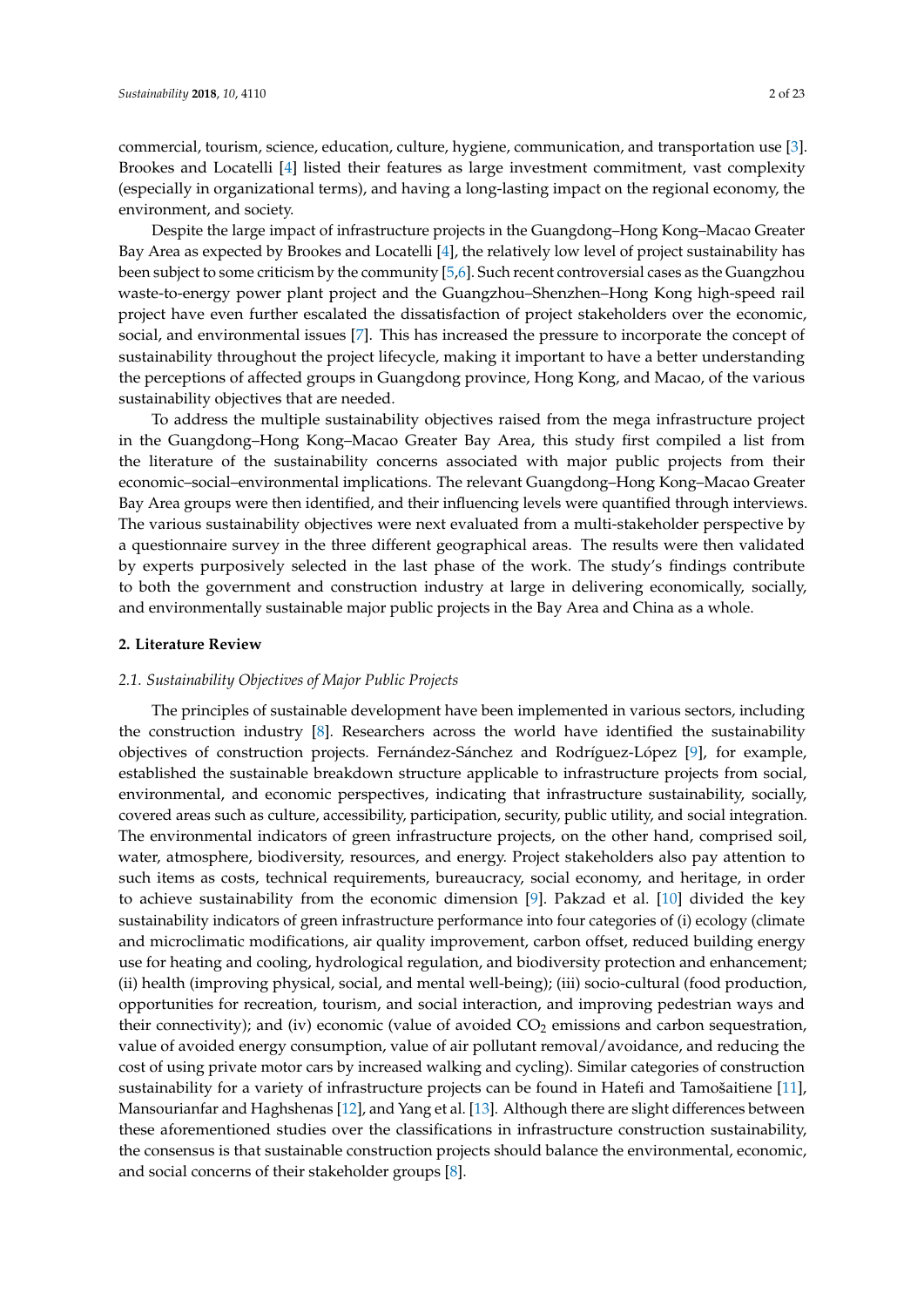Based on the defined three major categories of construction sustainability (i.e., social, environmental, and economic aspects), a further 18 sustainability objectives of major public projects were identified through a global literature review and content analysis, by counting the number of times an item occurred. A similar technique was used by most of the selected literature for determining project sustainability factors. These were accordingly classified into the above three categories, as detailed in Table [1.](#page-4-0)

#### *2.2. Review of Methodology in Defining and Evaluating Sustainability Objectives for Major Public Projects*

A multiple-phase methodology covering a literature review, interview, and/or questionnaire survey has been adopted in several existing studies that focused on defining and evaluating the sustainability indicator system for major public projects. For example, Diaz-Sarachaga et al. [\[14\]](#page-22-13) developed a Sustainable Infrastructure Rating System by firstly defining the importance of sustainability indicators by collecting experts' feedback. The rating system was then weighted adopting Analytical Hierarchy Process (AHP) and the Integrated Value Model for Sustainable Assessment [\[14\]](#page-22-13). The same three pillars of sustainability (i.e., social, environmental, and economic factors) were targeted by Yu et al. (2018) in developing the Construction Project Sustainability Assessing System [\[15\]](#page-23-0). Yu et al. adopted a questionnaire survey approach [\[15\]](#page-23-0) to evaluate the suitability of these pre-established sustainability indicators. Hong and Lacouture compared a key performance indicator system between different countries [\[16\]](#page-23-1) by involving the Delphi approach. Hatefi and Tamošaitiene performed a literature review, questionnaire survey, and assessment of sustainability criteria [\[11\]](#page-22-10) for construction and infrastructure projects.

#### *2.3. Sustainability of Major Public Projects in the Chinese Context*

A few existing studies can be found that target developing the sustainability assessment system for China's public or infrastructure projects. For example, Shen et al. [\[17\]](#page-23-2) initiated the key assessment indicators (KAIs) for assessing the sustainability performance of infrastructure projects in China. Adopting a questionnaire survey approach by recruiting experts from government officials, industry professionals, and clients, the study of Shen et al. [\[17\]](#page-23-2) served as one of the initial sustainability assessment systems in the Chinese context. The comparative study of sustainability for infrastructure projects performed by Hong and Lacouture [\[16\]](#page-23-1) indicated that China's sustainability indicator for infrastructure projects differed from that of United States, specifically in terms of special indicators of highway systems. Liu et al. [\[18\]](#page-23-3) concluded that there had been growing interests for sustainability in new transport infrastructure projects in China. However, so far, there has still been limited development of a unified sustainability assessment system in the Chinese context. This might be due to the different social, political, cultural and environmental backgrounds of mainland China and Hong Kong/Macao (even in mainland China, the contexts could be different with regard to various provinces/cities). Regarding the project type, Li et al. [\[5\]](#page-22-4) believed that mainland China put more emphasis on the delivery of transportation infrastructure, while office/commercial buildings dominate Hong Kong/Macao's industry. On the other hand, cities in mainland China e.g., Nanjing, focused on education public project as compared with Shenzhen, where science buildings are the mainstream [\[5\]](#page-22-4).

In the Guangdong–Hong Kong–Macao Greater Bay Area, a typical project of this type (perhaps the most controversial one) is the Guangzhou–Shenzhen–Hong Kong express rail link project (Hong Kong section), which has generated much debate among different groups over issues of family values, environmental impact, cost-effectiveness, and value for money [\[7\]](#page-22-6). These include the affected residents, the younger generation born after the 1980s (referred to as the after-80s), politicians, regulators, and professionals. This again indicates the importance of understanding the sustainability objectives of various stakeholder groups during the project lifecycle.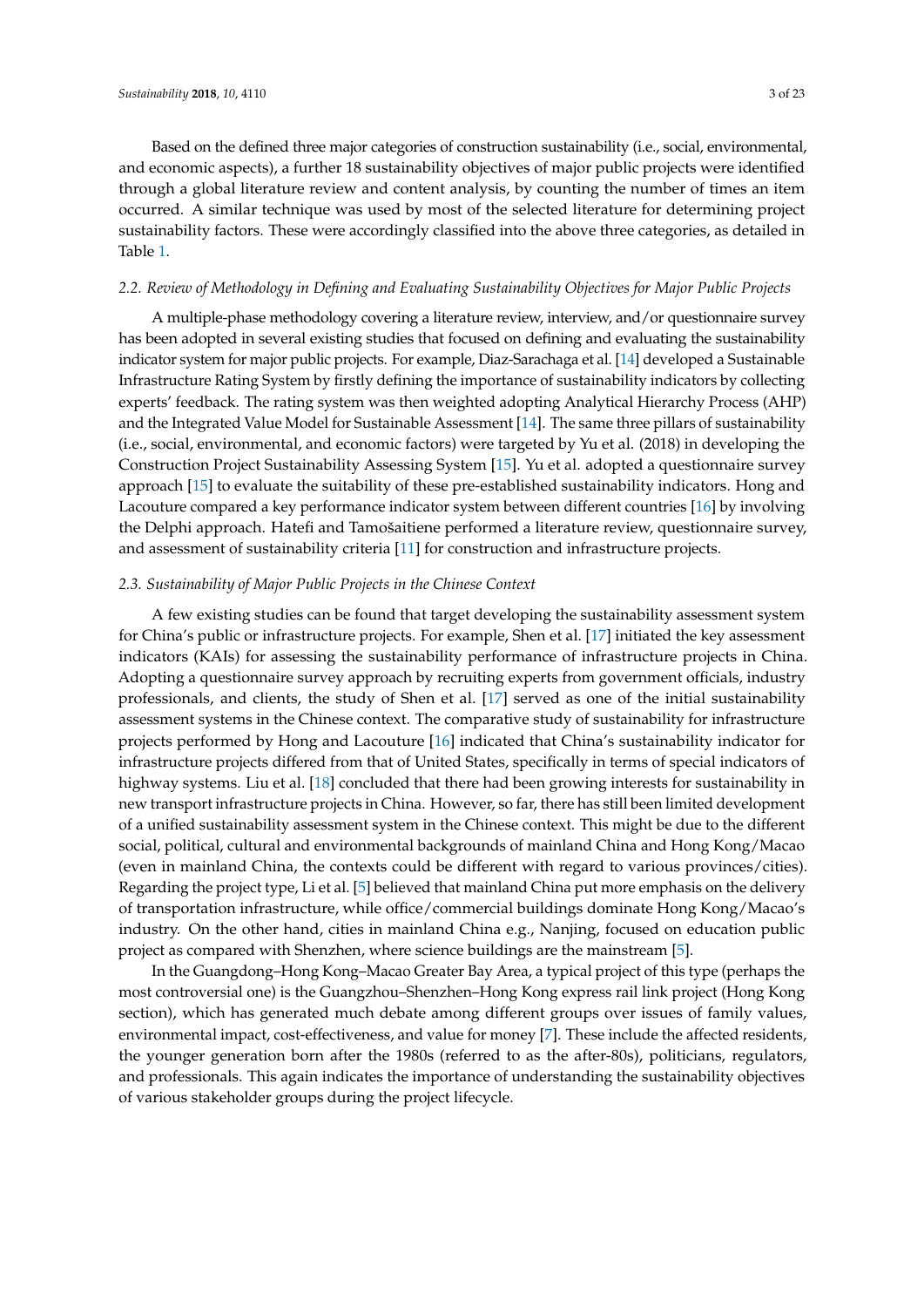|                         | Sustainability Objectives of Major Public Projects                                                               | PD<br>$[19]$ <sup>a</sup> | <b>CEDD</b><br>$[20]$ <sup>b</sup> | <b>WKCDA</b><br>$[21]$ <sup>c</sup> | <b>URA</b><br>$[22]$ <sup>d</sup> | <b>M-NCPPC</b><br>$[23]$ <sup>e</sup> | Tang<br>et al. [24] | Lu et al.<br><b>25</b> | Wang<br>et al. [26] | Tanaka<br>$[27]$ | Tam et al.<br>$[28]$ | Amado<br>et al. [29] | Li et al.<br>$\left[ 8 \right]$ |
|-------------------------|------------------------------------------------------------------------------------------------------------------|---------------------------|------------------------------------|-------------------------------------|-----------------------------------|---------------------------------------|---------------------|------------------------|---------------------|------------------|----------------------|----------------------|---------------------------------|
|                         | EC1: Adaptability of development to the<br>changing needs                                                        | $\sqrt{ }$                | $\sqrt{ }$                         | $\sqrt{}$                           | $\sqrt{}$                         | $\sqrt{}$                             | $\sqrt{}$           | $\sqrt{}$              |                     | $\sqrt{}$        | $\sqrt{}$            | $\sqrt{}$            | $\sqrt{ }$                      |
|                         | EC2: Availability of local job opportunities                                                                     |                           | $\sqrt{}$                          |                                     |                                   |                                       | $\sqrt{}$           | $\sqrt{}$              | $\sqrt{}$           |                  |                      | $\sqrt{}$            | $\sqrt{}$                       |
| Economic<br>Perspective | EC3: Economic benefits to government and<br>local citizens                                                       | $\sqrt{}$                 | $\sqrt{ }$                         |                                     | $\sqrt{}$                         | $\sqrt{}$                             | $\sqrt{}$           | $\sqrt{}$              | $\sqrt{}$           | $\sqrt{}$        |                      | $\sqrt{}$            | $\sqrt{ }$                      |
|                         | EC4: Harmonious development of different<br>local economic activities                                            | $\sqrt{ }$                | $\sqrt{}$                          | $\sqrt{}$                           |                                   | $\sqrt{}$                             | $\sqrt{}$           | $\sqrt{}$              | $\sqrt{ }$          |                  | $\sqrt{}$            | $\sqrt{ }$           | $\sqrt{ }$                      |
|                         | EC5: Value-for-money of the proposed<br>project(s) during lifecycle                                              |                           |                                    | $\sqrt{}$                           |                                   | $\sqrt{}$                             |                     |                        |                     | $\sqrt{}$        | $\sqrt{}$            | $\sqrt{}$            | $\sqrt{}$                       |
|                         | SO1: Access to work and locations of activities                                                                  | $\sqrt{ }$                | $\sqrt{}$                          | $\sqrt{}$                           |                                   | $\sqrt{}$                             | $\sqrt{ }$          | $\sqrt{}$              |                     | $\sqrt{}$        | $\sqrt{}$            | $\sqrt{}$            | $\sqrt{}$                       |
|                         | SO2: Creation of a safe, convenient,<br>comfortable, and legible pedestrian circulation<br>and transport network | $\sqrt{}$                 | $\sqrt{ }$                         |                                     |                                   | $\sqrt{ }$                            | $\sqrt{ }$          | $\sqrt{}$              |                     |                  | $\sqrt{}$            | $\sqrt{}$            |                                 |
|                         | SO3: Availability of amenities, community,<br>and welfare facilities, and provision of public<br>open space      | $\sqrt{}$                 | $\sqrt{ }$                         |                                     | $\sqrt{}$                         | $\sqrt{}$                             |                     |                        |                     |                  | $\sqrt{}$            | $\sqrt{}$            |                                 |
| Social<br>Perspective   | SO4: Being functional and acceptable in terms<br>of tariff to diversified social groups                          |                           | $\sqrt{}$                          | $\sqrt{}$                           |                                   |                                       |                     |                        | $\sqrt{ }$          |                  |                      | $\sqrt{}$            | $\sqrt{ }$                      |
|                         | SO5: Unique local characteristics                                                                                | $\sqrt{}$                 |                                    |                                     | $\sqrt{}$                         | $\sqrt{}$                             | $\sqrt{}$           |                        |                     |                  | $\sqrt{}$            | $\sqrt{}$            |                                 |
|                         | SO6: Conservation of local cultural and<br>historical heritage                                                   | $\sqrt{ }$                | $\sqrt{ }$                         | $\sqrt{}$                           | $\sqrt{}$                         |                                       |                     |                        |                     |                  |                      | $\sqrt{}$            | $\sqrt{ }$                      |
|                         | SO7: Reasonable compensation and relocation<br>plan/strategy                                                     |                           |                                    | $\sqrt{}$                           | $\sqrt{}$                         |                                       | $\sqrt{}$           |                        | $\sqrt{}$           |                  |                      | $\sqrt{}$            | $\sqrt{ }$                      |
|                         | SO8: Shaped local identity and<br>international reputation                                                       |                           |                                    | $\sqrt{}$                           |                                   | $\sqrt{}$                             | $\sqrt{}$           | $\sqrt{}$              |                     | $\sqrt{}$        | $\sqrt{}$            | $\sqrt{}$            | $\sqrt{}$                       |
|                         | SO9: Effective public participation                                                                              | $\sqrt{ }$                | $\sqrt{}$                          | $\sqrt{}$                           | $\sqrt{}$                         | $\sqrt{}$                             |                     |                        |                     | $\sqrt{ }$       | $\sqrt{}$            | $\sqrt{}$            |                                 |
|                         | EN1: Harmonization of the proposed<br>project(s) with local natural setting                                      | $\sqrt{}$                 | $\sqrt{ }$                         |                                     |                                   | $\sqrt{}$                             |                     | $\sqrt{}$              | $\sqrt{}$           | $\sqrt{}$        |                      | $\sqrt{}$            | $\sqrt{}$                       |
| Environmental           | EN2: Green design and construction                                                                               | $\sqrt{}$                 | $\sqrt{}$                          | $\sqrt{}$                           | $\sqrt{}$                         | $\sqrt{}$                             | $\sqrt{}$           | $\sqrt{}$              |                     |                  | $\sqrt{}$            | $\sqrt{}$            |                                 |
| Perspective             | EN3: Building design in terms of aesthetics,<br>density, height, and visual permeability                         | $\sqrt{}$                 | $\sqrt{ }$                         | $\sqrt{ }$                          | $\sqrt{}$                         | $\sqrt{}$                             |                     |                        |                     | $\sqrt{}$        | $\sqrt{}$            | $\sqrt{}$            | $\sqrt{ }$                      |
|                         | EN4: Prevention and mitigation measures<br>against air, water, and noise pollution                               | $\sqrt{}$                 | $\sqrt{ }$                         |                                     |                                   | $\sqrt{}$                             | $\sqrt{}$           | $\sqrt{}$              |                     |                  |                      |                      |                                 |

**Table 1.** Sustainability objectives of major public projects [\[8,](#page-22-14)[19](#page-23-4)[–29\]](#page-23-5).

<span id="page-4-0"></span><sup>a</sup> PD: Planning Department, Hong Kong Special Administrative Region (HKSAR) Government; <sup>b</sup> CEDD: Civil Engineering and Development Department, Hong Kong Special Administrative Region (HKSAR) Government; <sup>c</sup> WKCDA: West Kowloon Cultural District Authority, Hong Kong Special Administrative Region (HKSAR) Government; <sup>d</sup> URA: Urban Renewal Authority, Hong Kong Special Administrative Region (HKSAR) Government; <sup>e</sup> M-NCPPC: The Maryland-National Capital Park and Planning Commission, USA.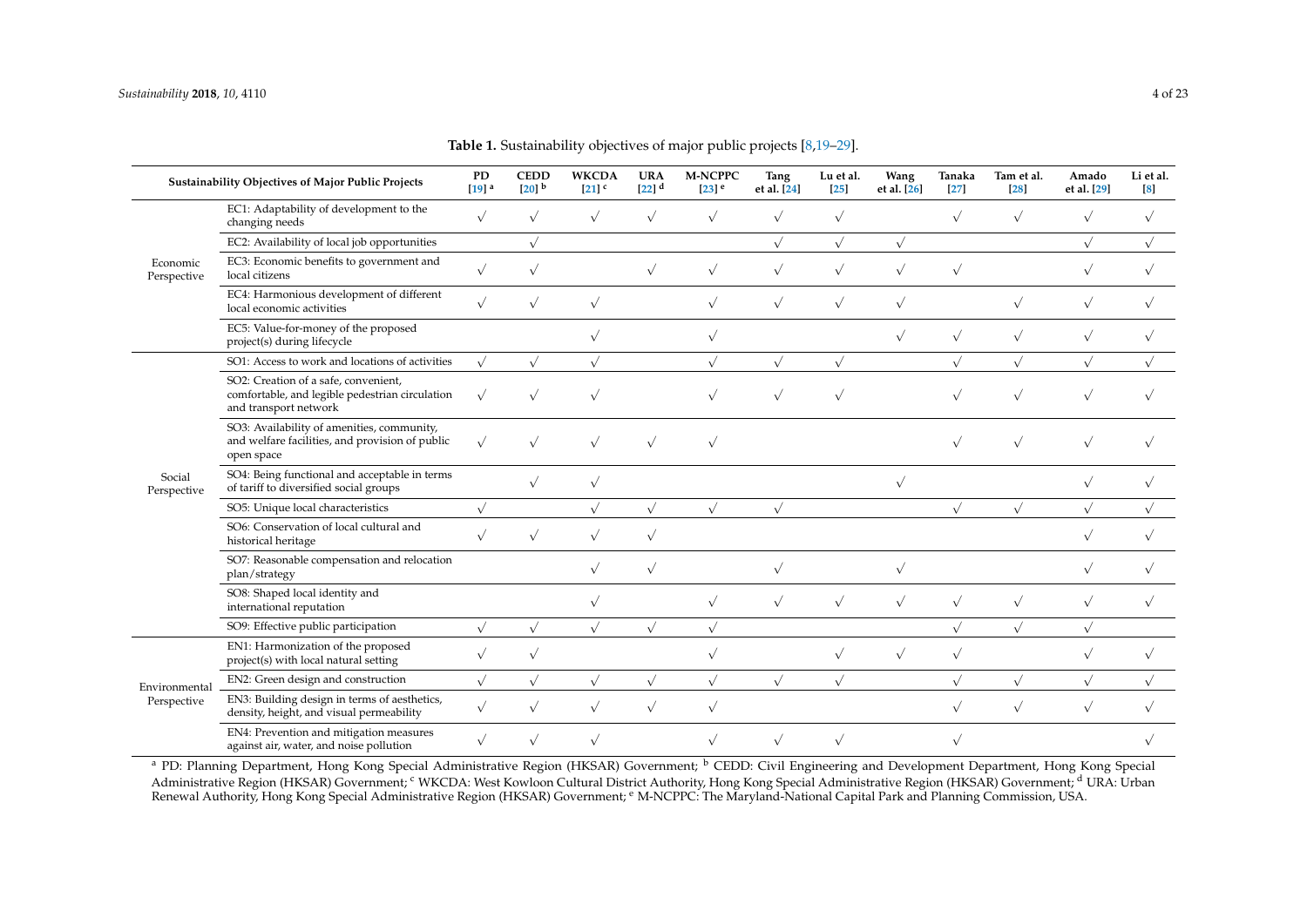# <span id="page-5-1"></span>**3. Research Design 3. Research Design**

# *3.1. Research Process 3.1. Research Process*

The study was conducted in four phases, as illustrated in Figure 1. The first phase involved The study was conducted in four phases, as illustrated in Figure [1.](#page-5-0) The first phase involved reviewing the global literature to compile a list of the sustainability objectives of major public projects. reviewing the global literature to compile a list of the sustainability objectives of major public projects. For the next phase, a series of semi-structured interviews were organized to (i) confirm the suitability For the next phase, a series of semi-structured interviews were organized to (i) confirm the suitability and practicality of various sustainable concerns (as identified in Phase 1) in the Chinese context; (ii) and practicality of various sustainable concerns (as identified in Phase 1) in the Chinese context; (ii) identify the project stakeholder groups involved; and (iii) analyze the impact level of each group identify the project stakeholder groups involved; and (iii) analyze the impact level of each group quantitatively. In Phase 3, a questionnaire survey was carried out, and different sustainability objectives quantitatively. In Phase 3, a questionnaire survey was carried out, and different sustainability were evaluated from a multi-stakeholder perspective. The results were then validated in the final phase by purposively selected experts. the final phase by purposively selected experts.

<span id="page-5-0"></span>

**Figure 1.** Research flowchart. **Figure 1.** Research flowchart.

#### *3.2. Research Methods*

review, interviews, and a questionnaire survey. As a summary of the literature review is reported in the previous section, the following focuses on the latter two.  $r_{\rm r}$  is the following section, the following formulation, the latter two. A combination of construction management research methods was adopted, including a literature

#### 3.2.1. Interviews

3.2.1. Interviews (as detailed in Figure [1\)](#page-5-0). In Phase 2, these involved 26 purposively chosen experts with a minimum of five years' working/research experience in public project delivery from government departments and groups of owners/contractors/designers/non-governmental organizations (NGOs)/academics (Table [2\)](#page-6-0) [\[30\]](#page-23-15). The rest (the end-user group) had been frequent users of some certain public projects in mainland China, Hong Kong, or Macao. To ensure the representativeness and reliability of their comments necessitates a careful selection of the cases covering different types of public projects in Interviews were carried out in each of phases 2 and 4 to achieve different research objectives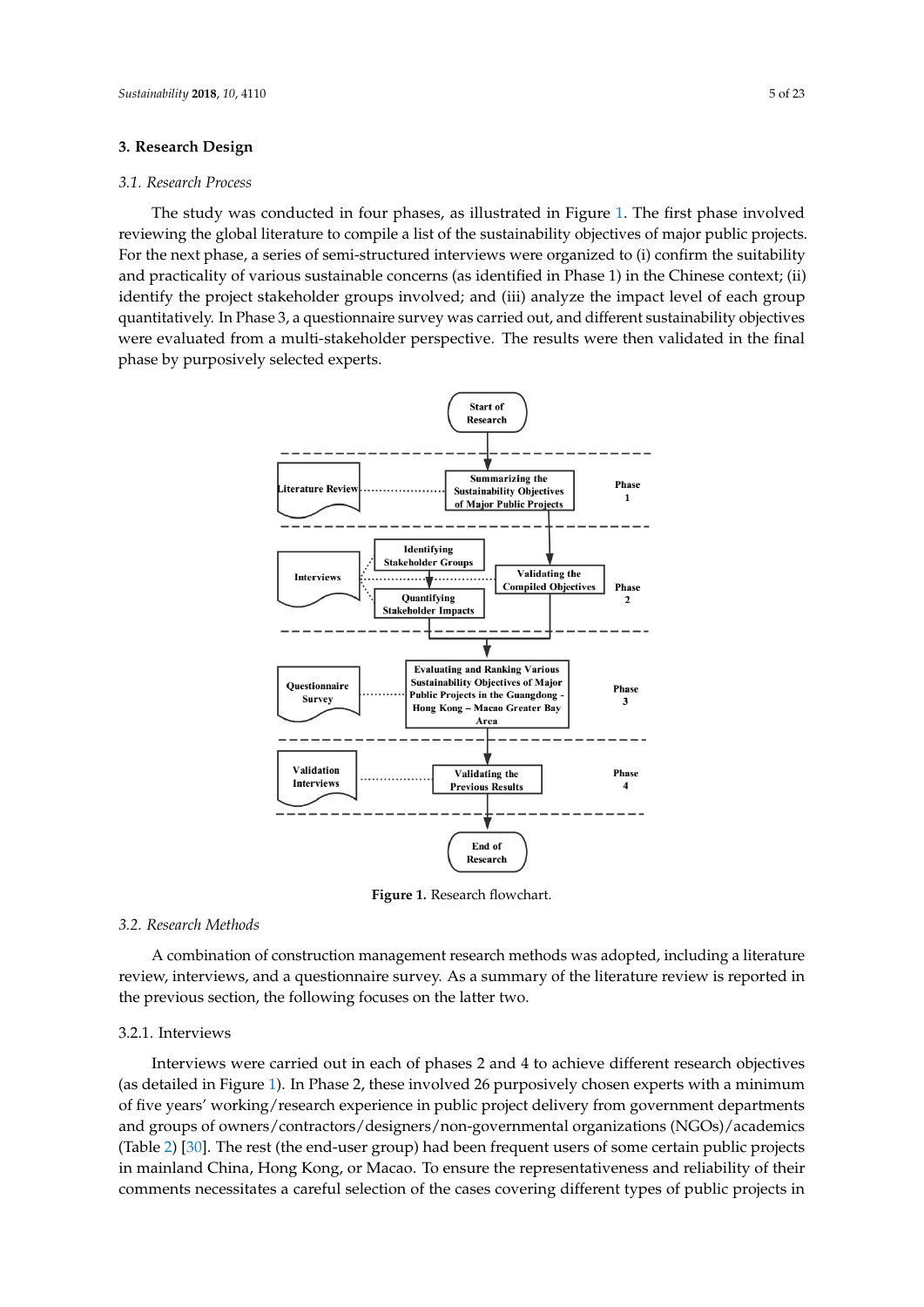the three regions i.e., two office buildings in Shenzhen and Hong Kong respectively, two commercial buildings in Hong Kong and Macao respectively, one tourism building in Guangzhou, two education and culture buildings in Guangzhou and Hong Kong, respectively, and one transportation project in Macao.

<span id="page-6-0"></span>

| Group       | No.             | Region <sup>*</sup> | Position                    | Organization                    |              | <b>Research Phase</b><br>Involved |
|-------------|-----------------|---------------------|-----------------------------|---------------------------------|--------------|-----------------------------------|
|             |                 |                     |                             |                                 | ii           | iv                                |
|             | $\mathbf{1}$    | CМ                  | Deputy Secretary-General    | Provincial Bureau               | $\sqrt{}$    |                                   |
|             | 2               | CМ                  | Director                    | Municipal Bureau                | $\checkmark$ |                                   |
|             | 3               | HК                  | Deputy Director             | Government Bureau               | $\sqrt{}$    |                                   |
| Government  | 4               | МC                  | Director                    | Government Bureau               | $\sqrt{}$    |                                   |
| Department  | V <sub>01</sub> | CМ                  | Policy Advisor              | Municipal Bureau                |              |                                   |
|             | V <sub>02</sub> | HК                  | Deputy Director             | Government Department           |              |                                   |
|             | V <sub>03</sub> | МC                  | Deputy Director             | Government Bureau               |              |                                   |
|             |                 |                     |                             |                                 |              |                                   |
|             | 5               | CМ                  | Deputy General Manager      | Real Estate Corporation         | $\sqrt{}$    |                                   |
|             | 6               | HК                  | Project Manager             | Real Estate Corporation         | $\sqrt{}$    |                                   |
| Owner       | 7               | МC                  | Project Manager             | Real Estate Corporation         |              |                                   |
|             | V <sub>04</sub> | CМ                  | <b>Engineering Manager</b>  | Real Estate Corporation         |              |                                   |
|             | V05             | HК                  | Deputy General Manager      | Real Estate Corporation         |              |                                   |
|             | V06             | МC                  | Project Manager             | Real Estate Corporation         |              |                                   |
|             | 8               | <b>CM</b>           | <b>Engineering Manager</b>  | <b>Construction Company</b>     | $\sqrt{}$    |                                   |
|             | 9               | НK                  | Deputy Technical Manager    | <b>Construction Company</b>     | $\sqrt{}$    |                                   |
|             | 10              | МC                  | Engineer                    | <b>Construction Company</b>     | $\checkmark$ |                                   |
| Contractor  | 11              | МC                  | Chief Engineer              | <b>Construction Company</b>     | $\sqrt{}$    |                                   |
|             | V07             | CМ                  | Technical Manager           | <b>Construction Company</b>     |              |                                   |
|             | V08             | HК                  | Manager                     | <b>Construction Company</b>     |              |                                   |
|             | V <sub>09</sub> | MC                  | Senior Technician           | <b>Construction Company</b>     |              |                                   |
|             | 12              | CМ                  | Architect                   | Design consultants              |              |                                   |
|             |                 |                     | <b>Associate Architect</b>  |                                 | $\sqrt{}$    |                                   |
|             | 13              | HК                  |                             | Design Consultants              | $\sqrt{}$    |                                   |
|             | 14              | МC                  | <b>Executive Director</b>   | Design Company                  |              |                                   |
| Designer    | V10             | CМ                  | Principal Architect         | Design consultants              |              |                                   |
|             | V11             | CМ                  | Assistant Manager           | Design Company                  |              |                                   |
|             | V12             | HК                  | <b>Structural Engineers</b> | Design Company                  |              |                                   |
|             | V13             | МC                  | Engineer                    | Design Company                  |              |                                   |
|             | 15              | <b>CM</b>           | End-user                    | N/A                             | $\sqrt{}$    |                                   |
|             | 16              | CМ                  | End-user                    | N/A                             |              |                                   |
|             | 17              | HК                  | End-user                    | N/A                             |              |                                   |
|             | 18              | МC                  | End-user                    | N/A                             |              |                                   |
| End-user    | V14             | CМ                  | End-user                    | N/A                             |              |                                   |
|             | V15             | HК                  | End-user                    | N/A                             |              |                                   |
|             | V <sub>16</sub> | HК                  | End-user                    | N/A                             |              |                                   |
|             | V17             | МC                  | End-user                    | N/A                             |              |                                   |
|             | 19              | CМ                  | Professor                   | University                      | $\sqrt{}$    |                                   |
|             | 20              | HК                  | <b>Associate Professor</b>  | University                      | $\checkmark$ |                                   |
|             | 21              | МC                  | <b>Assistant Professor</b>  | University                      | $\sqrt{}$    |                                   |
|             | 22              | МC                  | Associate Professor         | University                      | $\sqrt{}$    |                                   |
| Academia    | V18             | СM                  | Director                    | Municipal Research Center       |              |                                   |
|             | V19             | CМ                  | Senior Research Fellow      | Provincial Research Institution |              |                                   |
|             | V20             | НK                  | <b>Assistant Professor</b>  | University                      |              | $\sqrt{}$                         |
|             | V21             | MC                  | Professor                   | University                      |              |                                   |
|             |                 |                     |                             |                                 |              |                                   |
|             | 23              | CM                  | <b>Executive Director</b>   | <b>Environmental Group</b>      | $\sqrt{}$    |                                   |
|             | 24              | НK                  | Member                      | <b>NGO</b>                      | $\sqrt{}$    |                                   |
|             | 25              | HК                  | Member                      | <b>Environmental Group</b>      |              |                                   |
| <b>NGOs</b> | 26              | МC                  | Member                      | <b>Environmental Group</b>      | $\sqrt{}$    |                                   |
|             | V22             | CM                  | Member                      | <b>Environmental Group</b>      |              |                                   |
|             | V23             | НK                  | Member                      | NGO                             |              |                                   |
|             | V24             | MC                  | Director                    | <b>NGO</b>                      |              |                                   |
|             | V25             | MC                  | Member                      | NGO                             |              |                                   |

**Table 2.** Profiles of the interviewees involved in phases 2 and 4.

\* CM: China mainland; HK: Hong Kong; SAR: Special Administrative Region; and MC: Macao; SAR: Special Administrative Region; NGO: non-governmental organization.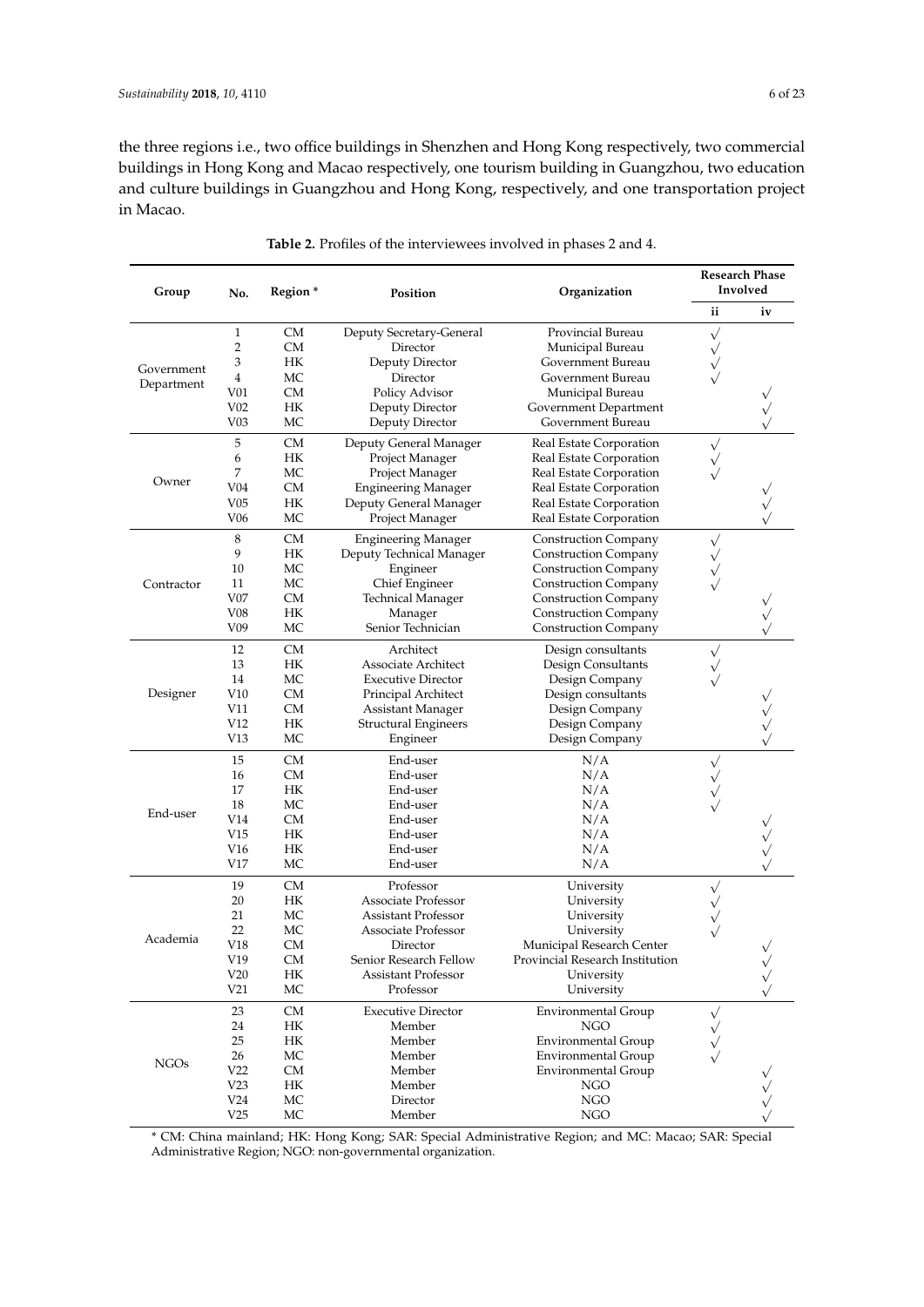The major stakeholder groups of public projects were first identified during this phase (through qualitative questions). To achieve the envisaged research aim, their impact levels were then assessed on a five-point Likert scale from 1 (very low) to 5 (very high) and based on their possibility of influence (*P*) and degree (*D*) in Guangdong province, Hong Kong, and Macao. This is in line with Olander's study [\[31\]](#page-23-16), in which stakeholder influence was analyzed in the context of construction project management. The quantitative process later gained popularity, as evidenced in the research of Li et al. [\[5\]](#page-22-4). As required by the interviewees to preserve anonymity, their positions and organizations were not linked to their evaluations.

The comprehensive impact level (*CIL*) of each stakeholder group (*i*) during public project delivery was obtained from:

$$
CIL_{Stakeholder Group i} = \sqrt{P_{Stakeholder Group i} \times D_{Stakeholder Group i}}
$$
 (1)

The weighting (*W*) of stakeholder group *i* in evaluating project sustainability indicators is given by:

$$
W_{stakeholder group i} = \frac{CIL_{Stakeholder Group i}}{\sum CIL_{Stakeholder Group}}
$$
\n(2)

Equivalent formulae apply to the other stakeholder groups.

Phase 4 involved a series in interviews, with 25 different participants (based on the same selection criteria as used in Phase 2) constituting the validation panel (Table [2\)](#page-6-0), who were invited to comment on the research results obtained from the previous phases. The interviews were conducted individually, and each lasted for around one hour and a half. To facilitate and expedite the interview process, all of the interviewees were sent a package of information in advance, which included the purpose of the interview, some background information, instructions for the exercise, and a brief description of the findings so far.

#### 3.2.2. Questionnaire Survey

A questionnaire survey was conducted in Phase 3, soliciting comments from the various stakeholder groups. Before that, a pilot study involving 16 experts from eight different stakeholder groups was organized. This resulted in some changes to the original version of the questionnaire, such as the replacement of the previous five-point Likert scale by the current seven-point Likert scale in order to improve the degree of accuracy. A purposive sampling approach was used later on for the formal survey, with potential respondents being required to have at least two years' working experience in public project construction in Guangdong province/Hong Kong/Macao, or have been users of public projects in the region. A total of 177 valid responses were obtained; the response rates for each stakeholder group are summarized in Table [3.](#page-8-0) The respondents evaluated the identified sustainability objectives according to a seven-point Likert scale from one (least important) to seven (most important).

The initial mean value (*IMV*) regarding the evaluation of each stakeholder group of each sustainability factor was calculated [\[17\]](#page-23-2) and then adjusted by the weighting (*W*) of each stakeholder group in determining project overall sustainability, i.e.,

$$
Adjusted Mean Value (AMV)_{xy} = Initial Mean Value (IMV)_{xy} \times W_y
$$
\n(3)

where the *Adjusted Mean Value (AMV)xy* means the adjusted mean value of item *x* as rated by stakeholder group *y*, *Initial Mean Value (IMV)xy* represents the initial mean value of item *x* as rated by stakeholder group *y*, and *Wy* denotes the weighting of stakeholder group *y* obtained through Equations (1) and (2).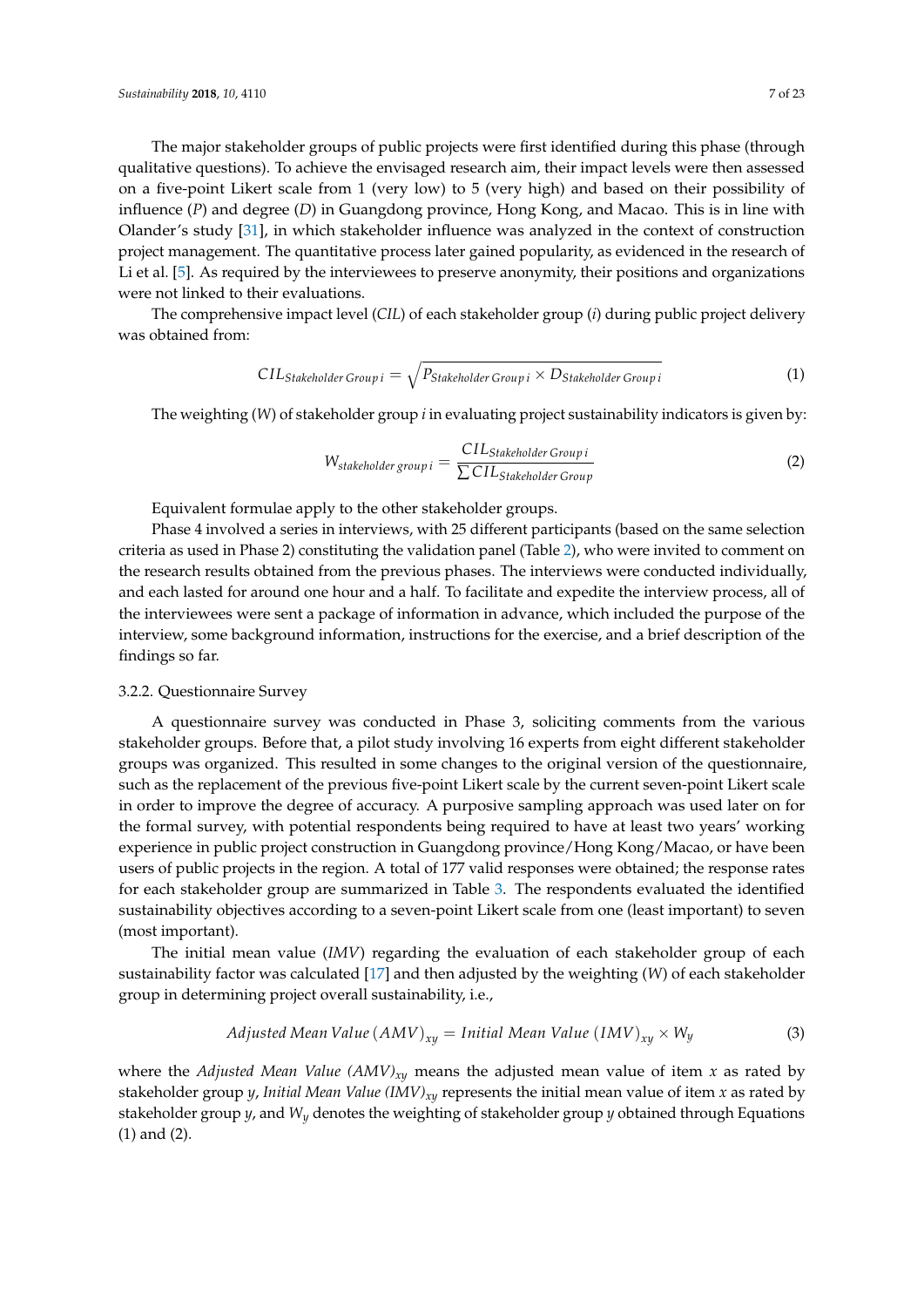<span id="page-8-0"></span>

| <b>Stakeholder Groups</b>    |      |                |     |      |            | No. of Ouestionnaires |      |            |     |      |            |     |
|------------------------------|------|----------------|-----|------|------------|-----------------------|------|------------|-----|------|------------|-----|
| of the Chinese               |      | China Mainland |     |      | Hong Kong  |                       |      | Macao      |     |      | Overall    |     |
| <b>Construction Industry</b> | Sent | Returned %     |     | Sent | Returned % |                       | Sent | Returned % |     | Sent | Returned % |     |
| Government department        | 34   | 8              | 24% | 28   | 6          | 21%                   | 30   | 6          | 20% | 92   | 20         | 22% |
| Owners                       | 35   | 10             | 29% | 33   | 7          | 21%                   | 36   | 8          | 22% | 104  | 25         | 24% |
| Designers                    | 32   | 7              | 22% | 29   | 6          | 21%                   | 32   | 8          | 25% | 93   | 21         | 23% |
| Contractors                  | 39   | 9              | 23% | 35   | 7          | 20%                   | 40   | 9          | 23% | 114  | 25         | 22% |
| Supervising engineers        | 37   | 8              | 22% | 31   | 7          | 23%                   | 28   | 7          | 25% | 96   | 22         | 23% |
| Operators                    | 29   | 6              | 21% | 32   | 7          | 22%                   | 30   | 7          | 23% | 91   | 20         | 22% |
| End-users                    | 35   | 8              | 23% | 36   | 9          | 25%                   | 30   | 7          | 23% | 101  | 24         | 24% |
| <b>NGOs</b>                  | 27   | 6              | 22% | 34   | 8          | 24%                   | 30   | 6          | 20% | 91   | 20         | 22% |
| Total                        | 268  | 62             | 23% | 258  | 57         | 22%                   | 256  | 58         | 23% | 782  | 177        | 23% |

**Table 3.** Response rate of the questionnaire survey conducted in Phase 3 of the research.

## **4. Results**

## *4.1. The Stakeholder Groups of Major Public Projects and Their Level of Impact*

During the first round of interviews, the expert panel confirmed that the sustainability objectives of major public projects, as identified through the literature review, were suitable and practicable with regard to the economic–social–environmental background of China and the Guangdong–Hong Kong–Macao Greater Bay Area in particular. The major stakeholders were identified as shown in Table [3.](#page-8-0) Tables [4](#page-9-0)[–6](#page-11-0) summarize the possibility of influence (*P*) and degree (*D*) values of the various stakeholders, with the calculated comprehensive impact levels (*CIL*) and their weightings (*W*) shown in Table [7.](#page-12-0)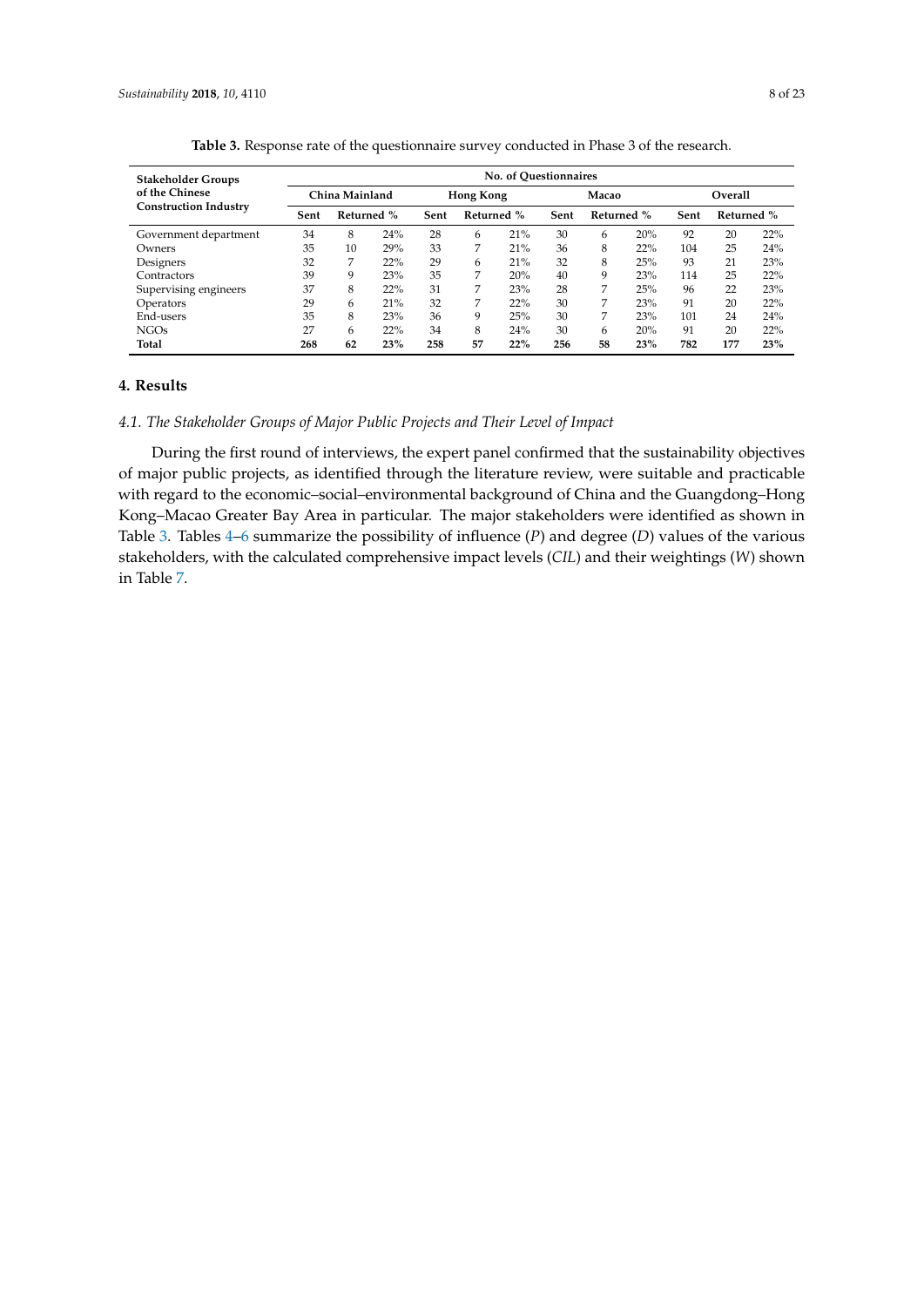<span id="page-9-0"></span>

| Stakeholder      |                  |   |                |   |   |                |               |                |                |    |                |    |    |                |                | Interviewees   |                |                |    |    |               |    |                |               |    |                |               |       |
|------------------|------------------|---|----------------|---|---|----------------|---------------|----------------|----------------|----|----------------|----|----|----------------|----------------|----------------|----------------|----------------|----|----|---------------|----|----------------|---------------|----|----------------|---------------|-------|
| Groups           |                  | 1 | $\overline{2}$ | 3 | 4 | 5              | 6             | 7              | 8              | 9  | 10             | 11 | 12 | 13             | 14             | 15             | 16             | 17             | 18 | 19 | 20            | 21 | 22             | 23            | 24 | 25             | 26            | Mean  |
| Government       | P                | 5 | 5              | 4 | 5 | 4              | 3             | 5              | 4              | 5. | 5              | 5  | 5. | 5              | 4              | 3              | 4              | 5              | 5  | 5  | 5             | 3  | 4              | 4             |    | 5              | .5            | 4.462 |
| Department       | D                | 5 |                |   |   | 5              | 5             | .5             | 5              | 4  | 3              | 5  | 5. | 4              | 4              |                | 5              | 5              | 5. | 5  | 5             | 4  | 5              | 5             | 5. | 4              | 5             | 4.577 |
|                  | $\boldsymbol{p}$ | 4 |                | 3 | 4 | 5              | 5             | .5             |                |    | 3              | 5  |    | 4              | 5              |                | 5              | 5              | 5. | 5  | 3             | 3  | 4              | 3             | 3  | 5              |               | 4.154 |
| Owners           | D                | 4 | 5              |   |   | 4              | 4             | 3              | 2              |    | 5              | 5  | 5. |                | 5              |                | 3              | 5              | 5  |    |               | 4  | 3              |               | 3  | 4              | 5             | 4.077 |
|                  | $\boldsymbol{P}$ | 2 | $\mathcal{P}$  | 3 |   | 3              | $\mathcal{D}$ |                | $\overline{2}$ | 3  | $\overline{2}$ | 4  |    | $\overline{2}$ | 3              |                |                | 5              | 3  | C  | 2             | 3  | C              |               |    | 4              | 3             | 2.731 |
| Designers        | D                | 4 | 3              | 3 | 3 | 4              | 4             | 4              | 3              | c  | 3              | 3  | 3  | 3              | $\overline{2}$ | 3              |                | 4              |    |    | 5             | 4  | 4              |               |    | 3              |               | 3.500 |
|                  | $\boldsymbol{P}$ | 3 |                |   |   | 3              | 3             | 3              |                | 4  | $\overline{2}$ | 3  | 3  | 4              | 5              | 3              | 3              | 3              | 2  | 3  |               |    | $\overline{2}$ | $\mathcal{P}$ | 2  | 2              | $\mathcal{D}$ | 2.538 |
| Contractors      | $\boldsymbol{D}$ | 3 | 4              | 3 | 4 | 3              | 3             | $\mathcal{P}$  |                |    |                | 4  | 3  | 3              | 4              |                |                | 4              |    | 5  | $\mathcal{D}$ | 3  | $\mathcal{P}$  |               |    | 4              |               | 3.538 |
| Supervising      | $\boldsymbol{P}$ | 3 | 4              | 4 | 4 | $\overline{2}$ | 3             | 2              |                | 3  | 4              | 3  | 3  | $\overline{4}$ | 2              | 3              | $\overline{4}$ | 3              | 4  | 5  | 3             | 3  | 3              | 3             | 3  | $\mathcal{P}$  | .5            | 3.308 |
| Engineers        | $\overline{D}$   | 4 |                |   | 3 |                |               |                | 2              |    |                | 3  | 3  | 3              |                |                | 5              | 3              |    |    | 3             |    |                | $\mathcal{R}$ | 2  |                |               | 3.577 |
|                  | $\boldsymbol{P}$ | 3 | 3              |   | 2 | 2              | 2             | 3              | 3              | 5  | $\overline{2}$ | 3  |    | 3              |                |                |                | 5              |    | 5  |               |    | 5              |               |    |                | 3             | 3.577 |
| Operators        | D                | 3 | 3              | 3 | 4 | $\overline{2}$ | 5             | 4              | 5              |    | $\mathcal{P}$  |    |    | 4              | 3              |                |                | 4              |    | 2  |               | 3  | 3              |               |    |                |               | 3.615 |
|                  | $\boldsymbol{p}$ | 3 | 3              | 3 | 4 | 3              | 3             | $\overline{2}$ | $\overline{2}$ |    |                |    |    | 4              | 3              | $\overline{2}$ |                | 3              | 3  |    |               | 4  | 3              | 3             |    | $\overline{2}$ | 3             | 3.154 |
| <b>End-Users</b> | D                | 4 |                |   |   | 3              | $\mathcal{P}$ | 3              | 3              | 3  | $\overline{2}$ | 4  | 3  | 4              | 3              | 3              | $\overline{2}$ | $\overline{2}$ | 2  | 2  |               | 3  | 3              | 2             | 3  | 3              | 3             | 3.000 |
|                  | $\boldsymbol{P}$ | 3 | 5              | 3 | 4 | 4              | 4             | 3              | 3              | 3  | 3              | 3  | 5. | $\overline{2}$ | 3              | 3              | $\overline{4}$ | 5              |    | 4  | 3             | 2  | 4              | 3             | 4  | 3              | 5             | 3.538 |
| <b>NGOs</b>      | D                | 3 |                |   | 5 | 3              | 3             | 3              | 2              | 3  | 3              | 3  | 3  | 4              | 4              | 3              | $\mathcal{P}$  | 3              | 3  | 2  | $\mathcal{D}$ |    | 4              | 2             | 3  | $\overline{4}$ |               | 3.192 |

**Table 4.** Influencing possibilities (*P*) and degrees (*D*) of various stakeholder groups of major public projects in Guangdong province.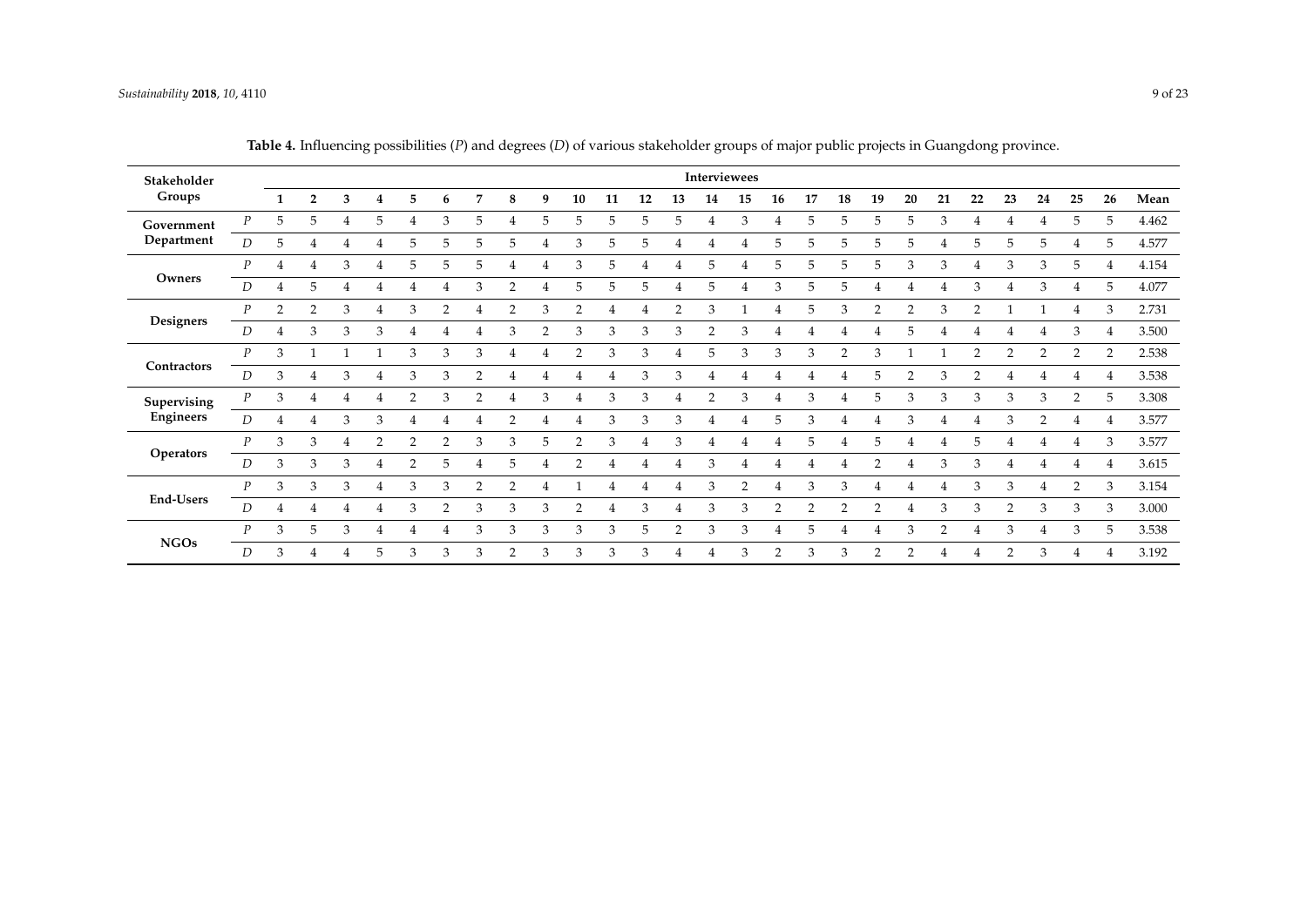| Stakeholder      |                  |                |                |               |                |                |               |   |   |               |                |                |                |               |                | Interviewees   |                |    |    |    |                |    |    |                |    |    |          |       |
|------------------|------------------|----------------|----------------|---------------|----------------|----------------|---------------|---|---|---------------|----------------|----------------|----------------|---------------|----------------|----------------|----------------|----|----|----|----------------|----|----|----------------|----|----|----------|-------|
| Groups           |                  | 1              | $\overline{2}$ | 3             | 4              | 5              | 6             | 7 | 8 | 9             | 10             | 11             | 12             | 13            | 14             | 15             | 16             | 17 | 18 | 19 | 20             | 21 | 22 | 23             | 24 | 25 | 26       | Mean  |
| Government       | P                | 3              | 3              | 3             | $\overline{2}$ | 3              | 3             | 3 | 4 | 5.            | 3              | 4              | 4              | 5             | $\overline{2}$ | 3              | 4              | 4  | 4  | 5  | 5              | 5  | 4  | 3              | 4  | 5  |          | 3.731 |
| Department       | $\overline{D}$   |                |                |               | 5              | 4              |               |   | 4 | 3             |                | 4              | 5.             | 3             | 4              | 5              | 4              | 5  | 5. | 5  | $\overline{4}$ | 3  | 5. | $\overline{4}$ | 5  | 3  | 5        | 4.192 |
|                  | P                | 5              | 4              | 5.            | 3              | 5              |               | 5 | 5 |               | 4              | 5              | 3              | 5             | 3              | 5              | 4              | 3  | 4  | 5  | 4              | 5  |    | 5              |    | 4  |          | 4.269 |
| Owners           | D                | 4              |                |               |                | 5              | 3             |   |   |               |                | 4              |                |               | 5              | 5              | 3              |    |    |    |                | 5  |    |                | 4  | 3  | 3        | 4.000 |
|                  | P                | 3              | 4              | 4             |                |                | $\mathcal{D}$ | 3 | 3 | 3             | $\overline{4}$ | 3              |                | 3             | 5              | 3              | 4              |    | 3  | 3  | 3              | 3  |    | 4              |    |    | З        | 3.500 |
| Designers        | D                | 3              | $\overline{2}$ | $\mathcal{D}$ | $\overline{2}$ | $\overline{2}$ |               | 4 | 3 | 3             | $\overline{2}$ | $\overline{2}$ | $\overline{2}$ | 3             | 3              | 3              | 3              | 3  | 3  |    | 3              | 3  | 3  | 4              | 4  |    | Э        | 2.962 |
|                  | $\boldsymbol{P}$ | $\overline{2}$ | 3              | 3             | 4              | 3              |               | 3 | 3 | 3             | $\overline{2}$ | $\overline{2}$ | 3              | 3             | 3              | $\overline{2}$ | $\overline{2}$ | 3  | 3  | 3  | 3              | 4  |    | 3              | 4  |    |          | 3.077 |
| Contractors      | D                | 3              | $\mathbf{3}$   | 3             | 3              | $\overline{2}$ | 3             | 3 | 4 | 3             | $\overline{2}$ | $\overline{2}$ | 3              | 3             | $\overline{4}$ | 5              | $\overline{2}$ | 3  | 3  | 4  |                | 3  |    | 3              | 2  | 4  |          | 3.154 |
| Supervising      | $\boldsymbol{P}$ | 3              | 3              | 3             | $\overline{2}$ | 4              | 3             | 4 | 4 |               |                | 3              |                | $\mathcal{P}$ | 3              | 4              | 4              |    |    |    | 3              | 3  | 3  | 3              | 3  | 4  |          | 3.423 |
| Engineers        | D                |                |                |               |                |                |               | 3 |   |               |                | 4              |                |               |                | 2              |                | 3  | 3  | 3  |                | 2  |    |                | 3  |    |          | 3.500 |
|                  | $\overline{P}$   | 4              | 3              |               |                | 2              | 5.            | 3 | 4 |               | 3              | 5              | 3              | $\mathcal{P}$ | 3              | 4              | 4              |    | 3  | 3  |                |    | 5  | 3              | 3  | 3  |          | 3.577 |
| <b>Operators</b> | D                | 4              |                | 3             | 3              | 4              |               |   |   | $\mathcal{P}$ |                | 5              | 5              |               | 3              | 4              |                |    |    |    | 3              | 4  |    | 3              | 4  |    |          | 3.808 |
|                  | $\boldsymbol{P}$ | 4              |                |               | 5              | 5              |               |   | 4 |               | 5              | 5              | 4              | 3             | 4              | 3              | 5              |    | 5  | 3  | 3              | 4  |    | 5              | 4  |    | 3        | 4.077 |
| <b>End-Users</b> | D                | 5              | 3              | 4             | 5              | 4              | 5             | 3 | 5 | 3             | 4              | 4              | 4              | 5             |                | 4              | 4              | 5  | 4  | 4  |                | 3  | 3  | $\mathcal{P}$  | 4  | 5  | 5        | 4.038 |
|                  | P                | 5              |                | 4             | 4              | 3              | 5             | 4 | 4 | 5             | 3              | 5              | 4              | 3             | $\overline{4}$ | 5              | 4              | 4  | 3  | 3  | $\overline{4}$ | 4  | 3  | 5              | 4  | 4  | $\Delta$ | 4.000 |
| <b>NGOs</b>      | D                | 4              | 3              |               |                |                |               |   |   |               |                | 4              |                | 3             | $\mathcal{D}$  |                | 4              |    | 5. | 4  | $\mathcal{D}$  | 3  |    |                |    |    |          | 3.731 |

**Table 5.** Influencing possibilities (*P*) and degrees (*D*) of various stakeholder groups of major public projects in Hong Kong.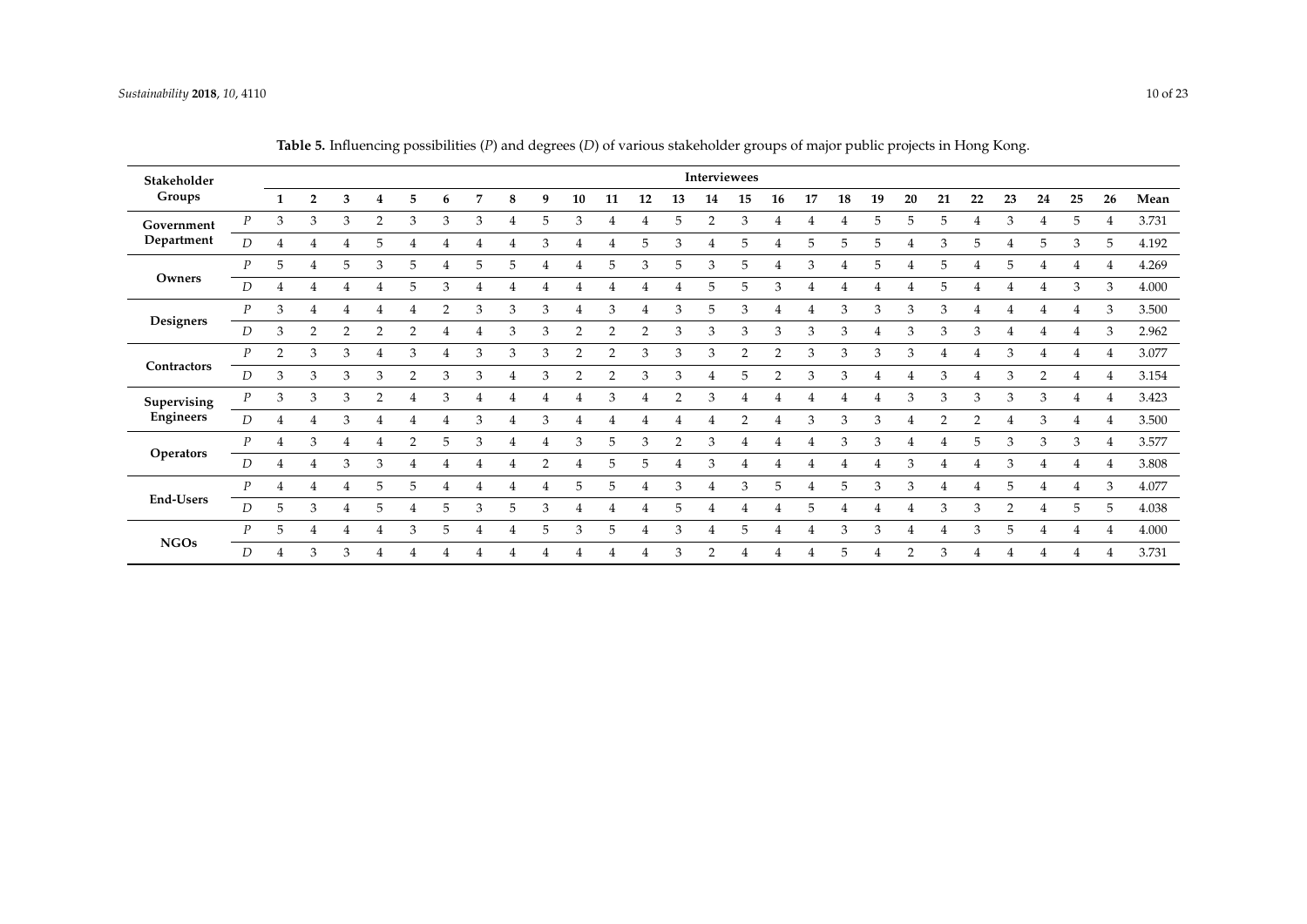<span id="page-11-0"></span>

| Stakeholder   |                  |                |                |    |                |   |    |   |   |                |                |                |    |                |                | Interviewees |                |               |                |                |               |                |                |                |    |                |                             |       |
|---------------|------------------|----------------|----------------|----|----------------|---|----|---|---|----------------|----------------|----------------|----|----------------|----------------|--------------|----------------|---------------|----------------|----------------|---------------|----------------|----------------|----------------|----|----------------|-----------------------------|-------|
| Groups        |                  | 1              | $\overline{2}$ | 3  | 4              | 5 | 6  | 7 | 8 | 9              | 10             | 11             | 12 | 13             | 14             | 15           | 16             | 17            | 18             | 19             | 20            | 21             | 22             | 23             | 24 | 25             | 26                          | Mean  |
| Government    | $\boldsymbol{P}$ | 5              | 4              | 4  | 4              | 5 | 4  | 3 | 4 | 4              | 5              | 4              |    | 4              | 3              | 4            | 4              | 5             | 4              | 4              | 3             | 4              | 4              | 3              | 4  | 4              | -5                          | 4.038 |
| Department    | D                | 5              | 3              | 5  | 5              | 5 | 3  |   | 4 |                | 4              | 4              | 5  | 5              | 3              |              | 5              | 5             | 5              | 4              |               |                |                |                |    | 4              | 3                           | 4.192 |
|               | $\overline{P}$   | 4              | 4              | 5. |                | 5 | 5. | 5 | 4 | 5.             | 3              | 5              | 3  |                | 5              | 3            | 5              | 5             |                | 3              | 3             | 5              | 5              | .5             | 3  | 3              | 5                           | 4.231 |
| Owners        | D                |                |                |    |                |   | 5  | 5 |   |                |                | 3              |    | 3              |                | 2            | 3              | 3             |                |                |               | 5              | 5              | 5              |    | 5              |                             | 4.000 |
|               | $\boldsymbol{P}$ | 4              | 3              | 3  | 3              | 3 | 3  | 5 | 4 |                | $\overline{2}$ | 3              | 3  | 3              | $\overline{2}$ |              | $\overline{2}$ | 3             | 4              | 3              | 3             | 3              | $\overline{2}$ | $\overline{2}$ | 4  | 3              | 3                           | 3.115 |
| Designers     | D                | 4              | 3              | 3  | 3              | 3 |    |   |   |                |                | $\overline{2}$ | 3  | 3              | 3              | 2            | $\overline{2}$ | 3             |                | 3              | 3             | 4              |                |                |    | 3              | 3                           | 3.192 |
|               | $\overline{P}$   | 3              | 3              | 3  | $\overline{2}$ | 4 | 4  | 3 | 3 | $\overline{2}$ | 3              | 3              | 3  | 4              | 5              | 3            | $\overline{2}$ | $\mathcal{P}$ | $\overline{2}$ | 4              | $\mathcal{P}$ |                | 2              | 3              | 3  | 4              | 3                           | 2.923 |
| Contractors   | D                | $\overline{2}$ | 3              | 3  |                | 3 | 3  | 3 | 3 |                | 4              | 3              | 2  | 3              | 4              |              | 4              |               | 3              | 4              | 2             | $\overline{2}$ | 3              | 3              | 3  | 2              | $\mathcal{P}$               | 2.962 |
| Supervising   | $\boldsymbol{P}$ | 4              | 4              | C  | 5              |   | 3  |   | 2 | 3              | 4              | 4              |    | $\overline{2}$ | 3              | 3            | $\overline{2}$ | 3             | 3              | 5              |               |                | 3              |                |    |                |                             | 3.423 |
| Engineers     | D                | 3              | 3              |    |                | 5 |    | 3 | 3 | 3              | 3              |                |    |                |                |              |                |               | 3              |                | 3             |                |                |                |    |                |                             | 3.577 |
|               | P                | 3              | 4              |    |                |   |    | 5 |   |                |                | 3              | っ  | 3              | 5              | 3            | 3              |               |                | 5              | 5             |                | 5              | 5              | 4  | 3              | $\overline{4}$              | 3.808 |
| Operators     | D                |                |                |    |                | 3 |    |   |   |                | 4              | $\overline{2}$ | 3  | 5              | 4              | 4            | 5              |               |                |                |               | 4              | 3              |                | 4  | 4              | $\overline{4}$              | 3.885 |
|               | $\overline{P}$   | 4              | 3              | 4  | 4              | 4 | 3  | 4 | 4 | 4              | $\overline{2}$ | 3              | 4  | 3              | 4              | 3            | 4              | 3             | 4              | $\overline{2}$ |               | 3              | 4              | $\overline{4}$ | 4  | 2              | $\overline{4}$              | 3.500 |
| End-Users     | D                | 3              | 3              | 4  | 4              | 3 | 4  | 5 | 4 | 4              | 4              | 3              | 4  | $\overline{4}$ | 4              | 3            | 4              | 4             | $\overline{2}$ | 4              | 5             | 4              | 4              | $\overline{4}$ | 3  | $\overline{2}$ | $\boldsymbol{\vartriangle}$ | 3.692 |
|               | $\overline{P}$   | 4              | 5              | 4  | 3              | 5 | 4  |   | 4 | 4              | 3              | 4              | 2  | 3              | $\overline{4}$ | 3            | $\mathcal{P}$  | 3             | 4              | 4              | 3             |                | 4              | $\overline{4}$ | 4  | 4              |                             | 3.692 |
| $_{\rm NGOs}$ | D                | 3              | 3              | 3  |                |   |    |   | 3 | 2              | $\overline{2}$ | 4              |    |                |                |              | 4              | 3             | 3              |                |               |                | 3              |                | 2  |                |                             | 3.500 |

**Table 6.** Influencing possibilities (*P*) and degrees (*D*) of various stakeholder groups of major public projects in Macao.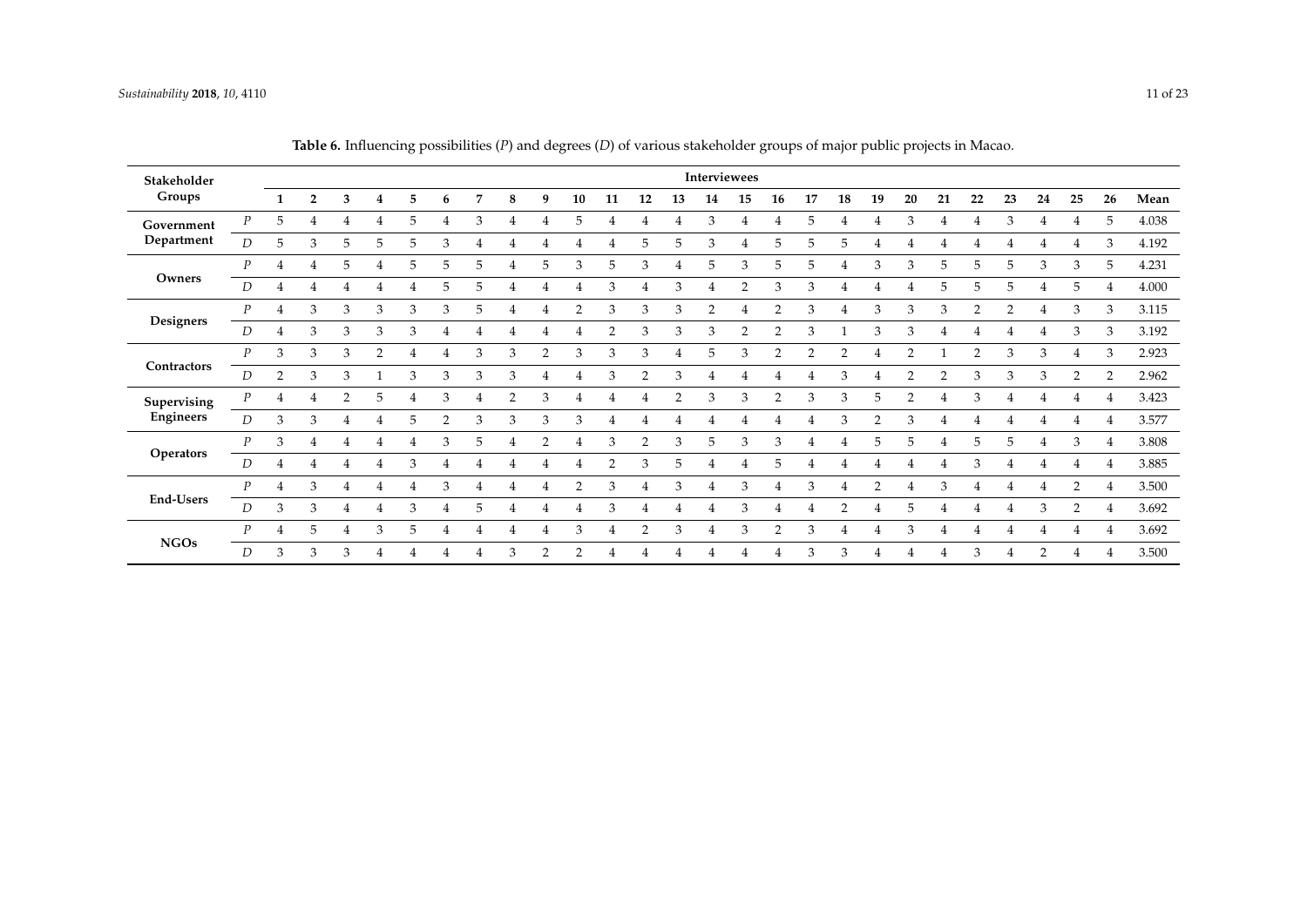| <b>Stakeholder Groups</b>    |            |       | <b>Guangdong Province</b> |       | Hong Kong |                |            | Macao |                |
|------------------------------|------------|-------|---------------------------|-------|-----------|----------------|------------|-------|----------------|
|                              | <b>CIL</b> | W     | Ranking                   | CH.   | w         | Ranking        | <b>CIL</b> | W     | Ranking        |
| <b>Government Department</b> | 4.519      | 0.160 |                           | 3.955 | 0.134     | 3              | 4.115      | 0.143 |                |
| Owners                       | 4.115      | 0.146 | っ                         | 4.132 | 0.140     | 1              | 4.114      | 0.143 | $\overline{2}$ |
| Designers                    | 3.092      | 0.110 | 6                         | 3.220 | 0.109     | 7              | 3.154      | 0.109 | 7              |
| <b>Contractors</b>           | 2.997      | 0.106 | 8                         | 3.115 | 0.106     | 8              | 2.942      | 0.102 | 8              |
| <b>Supervising Engineers</b> | 3.440      | 0.122 | 4                         | 3.461 | 0.117     | 6              | 3.499      | 0.121 | 6              |
| <b>Operators</b>             | 3.596      | 0.128 | 3                         | 3.691 | 0.125     | 5              | 3.846      | 0.133 | 3              |
| <b>End-Users</b>             | 3.076      | 0.109 | 7                         | 4.058 | 0.138     | $\overline{2}$ | 3.595      | 0.125 | 4              |
| <b>NGOs</b>                  | 3.361      | 0.119 | 5                         | 3.863 | 0.131     | 4              | 3.595      | 0.125 | 4              |

<span id="page-12-0"></span>**Table 7.** Comprehensive impact levels (*CIL*) of various stakeholder groups and their weightings (*W*).

The rankings of the three most influential stakeholder groups in Guangdong province and Macao are the same—the local government department was the first, followed by the owners and operators—with slight differences regarding their respective comprehensive impact levels and weighting. A notable feature is that the impact level of the end-users was rated as 4.058 (the second highest) in Hong Kong. However, this stakeholder group had a rating of 3.076 in Guangdong province, which was next to last on the list.

#### *4.2. Assessment of Various Sustainability Objectives from a Multi-Stakeholder Perspective*

The evaluations of the various stakeholder groups from Guangdong province, Hong Kong, and Macao on the economic, social, and environmental sustainability objectives based on the initial mean values (*IMV*) and project overall sustainability are listed in Tables [7–](#page-12-0)[9](#page-16-0) respectively. The most important *economic* factor evaluated by the respondents in the three geographical areas is EC5 (value-for-money during the proposed project(s) lifecycle) by the government department and owners, with adjusted mean values of 0.960 and 0.964 for Guangdong province, 0.849 and 0.940 for Hong Kong, and 0.906 and 0.930 for Macao (Table [8\)](#page-14-0). In Guangdong province, the government department (ranked first) and owners (ranked second) are also the most positive groups promoting *social* sustainability (Table [9\)](#page-16-0). Of the various factors involved, SO2 (creation of a safe, convenient, comfortable, and legible pedestrian circulation and transport network) is considered the most important, and SO5 (unique local characteristics) the least important in Guangdong province. In Hong Kong and Macao, the group of owners play a key role during socially sustainable construction, and most attention is paid to SO9 (effective public participation). From the *environmental* perspective (Table [10\)](#page-18-0), the government department (in Guangdong province), end-users (in Hong Kong), and owners (in Macao) are the most concerned. The core issues are the prevention and mitigation measures against air, water, and noise pollution (in Guangdong province), and green design and construction (in Hong Kong and Macao).

#### *4.3. Prioritization of Various Sustainability Objectives*

The adjusted mean values (*AMV*) of the various sustainability objectives obtained from Equation (3) and listed in Tables [8](#page-14-0)[–10,](#page-18-0) are ranked between/within the various stakeholder groups in each region, as summarized in Table [11.](#page-19-0)

From the *economic* and *social* perspectives, Macao ranks the highest of the three regions at 6.004 and 5.852 respectively, while Guangdong province is the highest (6.291) for the *environmental* sustainability objectives, followed by economic and social issues. The ranking in Hong Kong is different, with social sustainability being the most critical, and economic issues being the least critical. In Macao, more attention is paid to achieving economic sustainability during project delivery, with environmental concern receiving the least attention.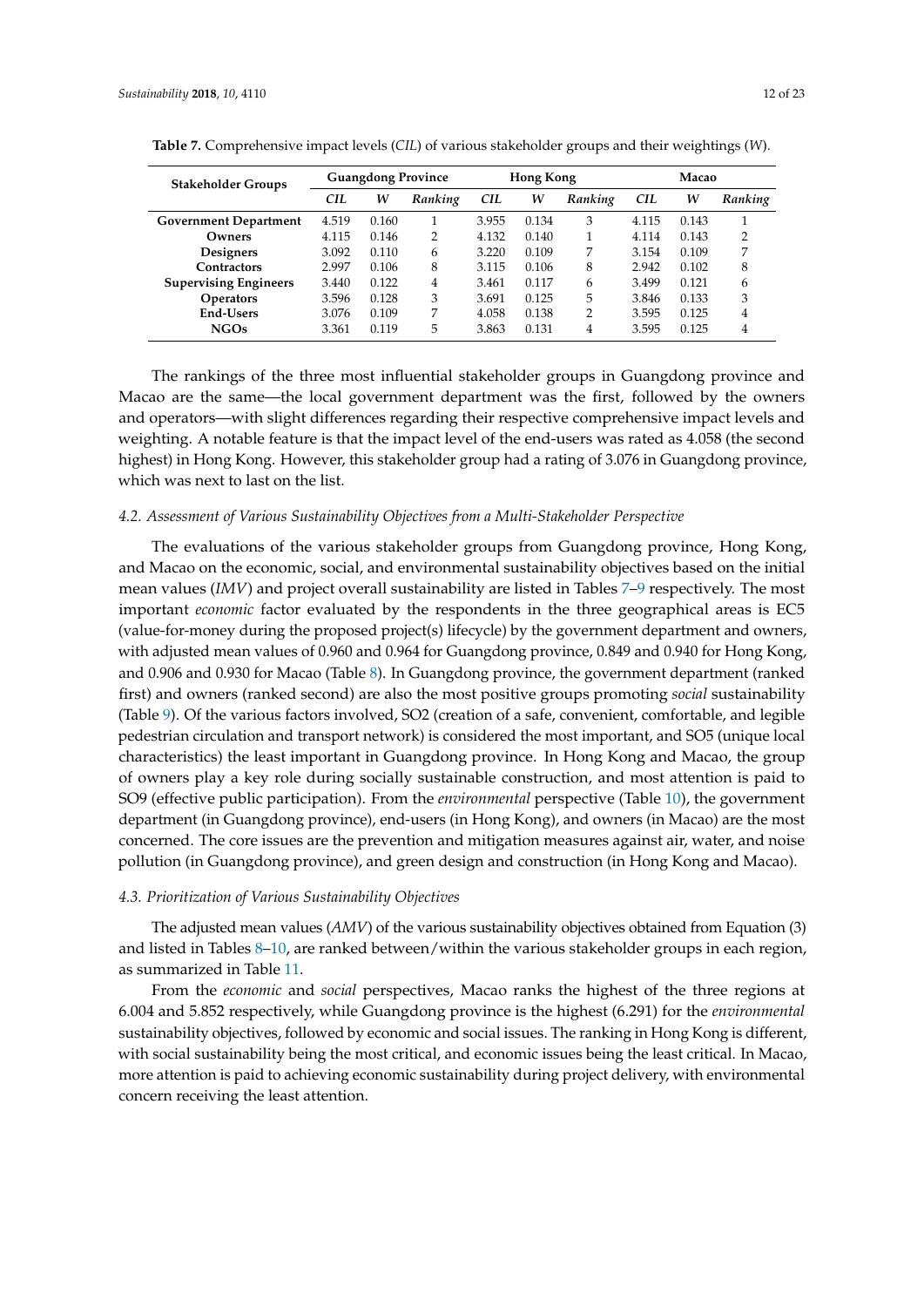|        |                                      |                |                 |                           |                 | Sustainability Objectives (Economic Perspective) |       |       |       |                      |       |       |                 |
|--------|--------------------------------------|----------------|-----------------|---------------------------|-----------------|--------------------------------------------------|-------|-------|-------|----------------------|-------|-------|-----------------|
| Region | <b>Stakeholder Groups</b>            |                |                 | <b>Initial Mean</b>       |                 |                                                  |       |       |       | <b>Adjusted Mean</b> |       |       | Sum of Adjusted |
|        |                                      |                |                 | <b>Standard Deviation</b> |                 |                                                  |       |       |       |                      |       |       | Mean (Based on  |
|        |                                      | EC1            | EC <sub>2</sub> | EC <sub>3</sub>           | EC <sub>4</sub> | EC <sub>5</sub>                                  | W     | EC1'  | EC2'  | EC3'                 | EC4   | EC5'  | Single Group)   |
|        | Government department                | 6.750<br>0.433 | 6.625<br>0.484  | 6.500<br>0.500            | 6.375<br>0.484  | 6.000<br>0.866                                   | 0.160 | 1.080 | 1.060 | 1.040                | 1.020 | 0.960 | 5.160           |
|        | Owners                               | 5.700<br>0.781 | 5.800<br>0.872  | 5.600<br>0.490            | 5.500<br>0.500  | 6.600<br>0.490                                   | 0.146 | 0.832 | 0.847 | 0.818                | 0.803 | 0.964 | 4.263           |
|        | Designers                            | 5.143<br>0.350 | 5.000<br>0.535  | 5.429<br>0.495            | 5.000<br>0.756  | 6.000<br>0.756                                   | 0.110 | 0.566 | 0.550 | 0.597                | 0.550 | 0.660 | 2.923           |
|        | Contractors                          | 5.333<br>0.667 | 5.778<br>0.629  | 5.444<br>0.685            | 4.889<br>0.994  | 6.111<br>0.737                                   | 0.106 | 0.565 | 0.612 | 0.577                | 0.518 | 0.648 | 2.921           |
| $GD*$  | Supervising engineers                | 5.375<br>0.484 | 5.625<br>0.696  | 5.500<br>0.500            | 5.000<br>0.866  | 6.250<br>0.661                                   | 0.122 | 0.656 | 0.686 | 0.671                | 0.610 | 0.763 | 3.386           |
|        | Operators                            | 6.000<br>0.577 | 6.167<br>0.373  | 6.000<br>0.816            | 5.833<br>0.687  | 6.167<br>0.898                                   | 0.128 | 0.768 | 0.789 | 0.768                | 0.747 | 0.789 | 3.861           |
|        | End-users                            | 5.875<br>0.599 | 6.375<br>0.484  | 6.625<br>0.484            | 6.125<br>0.331  | 6.000<br>0.707                                   | 0.109 | 0.640 | 0.695 | 0.722                | 0.668 | 0.654 | 3.379           |
|        | <b>NGOs</b>                          | 6.500<br>0.500 | 5.833<br>0.373  | 6.000<br>0.577            | 6.167<br>0.373  | 6.333<br>0.471                                   | 0.119 | 0.774 | 0.694 | 0.714                | 0.734 | 0.754 | 3.669           |
|        | Sum of mean (based on single factor) | 46.676         | 47.203          | 47.098                    | 44.889          | 49.461                                           | N/A   | 5.881 | 5.934 | 5.907                | 5.649 | 6.191 | 29.562          |
|        | Government department                | 6.667<br>0.471 | 6.833<br>0.373  | 6.667<br>0.471            | 6.500<br>0.500  | 6.333<br>0.471                                   | 0.134 | 0.893 | 0.916 | 0.893                | 0.871 | 0.849 | 4.422           |
|        | Owners                               | 6.143<br>0.639 | 6.000<br>0.756  | 5.857<br>0.639            | 6.000<br>0.926  | 6.714<br>0.452                                   | 0.140 | 0.860 | 0.840 | 0.820                | 0.840 | 0.940 | 4.300           |
|        | Designers                            | 4.667<br>0.745 | 5.667<br>0.745  | 5.333<br>0.745            | 4.333<br>0.471  | 5.500<br>0.500                                   | 0.109 | 0.509 | 0.618 | 0.581                | 0.472 | 0.600 | 2.780           |
|        | Contractors                          | 4.714<br>0.452 | 5.857<br>0.639  | 4.857<br>0.350            | 4.571<br>0.495  | 5.429<br>0.495                                   | 0.106 | 0.500 | 0.621 | 0.515                | 0.485 | 0.575 | 2.695           |
| $HK*$  | Supervising engineers                | 5.286<br>0.452 | 5.857<br>0.639  | 5.714<br>0.452            | 5.000<br>0.535  | 5.857<br>0.350                                   | 0.117 | 0.618 | 0.685 | 0.669                | 0.585 | 0.685 | 3.243           |
|        | Operators                            | 5.429<br>0.495 | 6.000<br>0.535  | 6.000<br>0.756            | 5.143<br>0.639  | 6.143<br>0.639                                   | 0.125 | 0.679 | 0.750 | 0.750                | 0.643 | 0.768 | 3.589           |
|        | End-users                            | 5.333<br>0.667 | 5.778<br>0.629  | 5.889<br>0.737            | 5.333<br>0.816  | 6.000<br>0.471                                   | 0.138 | 0.736 | 0.797 | 0.813                | 0.736 | 0.828 | 3.910           |
|        | <b>NGOs</b>                          | 5.375<br>0.696 | 5.250<br>0.661  | 4.750<br>0.433            | 4.625<br>0.696  | 6.000<br>0.707                                   | 0.131 | 0.704 | 0.688 | 0.622                | 0.606 | 0.786 | 3.406           |
|        | Sum of mean (based on single factor) | 43.613         | 47.242          | 45.067                    | 41.506          | 47.976                                           | N/A   | 5.499 | 5.915 | 5.663                | 5.238 | 6.031 | 28.345          |

**Table 8.** Evaluation of various stakeholder groups on the economic sustainability objectives.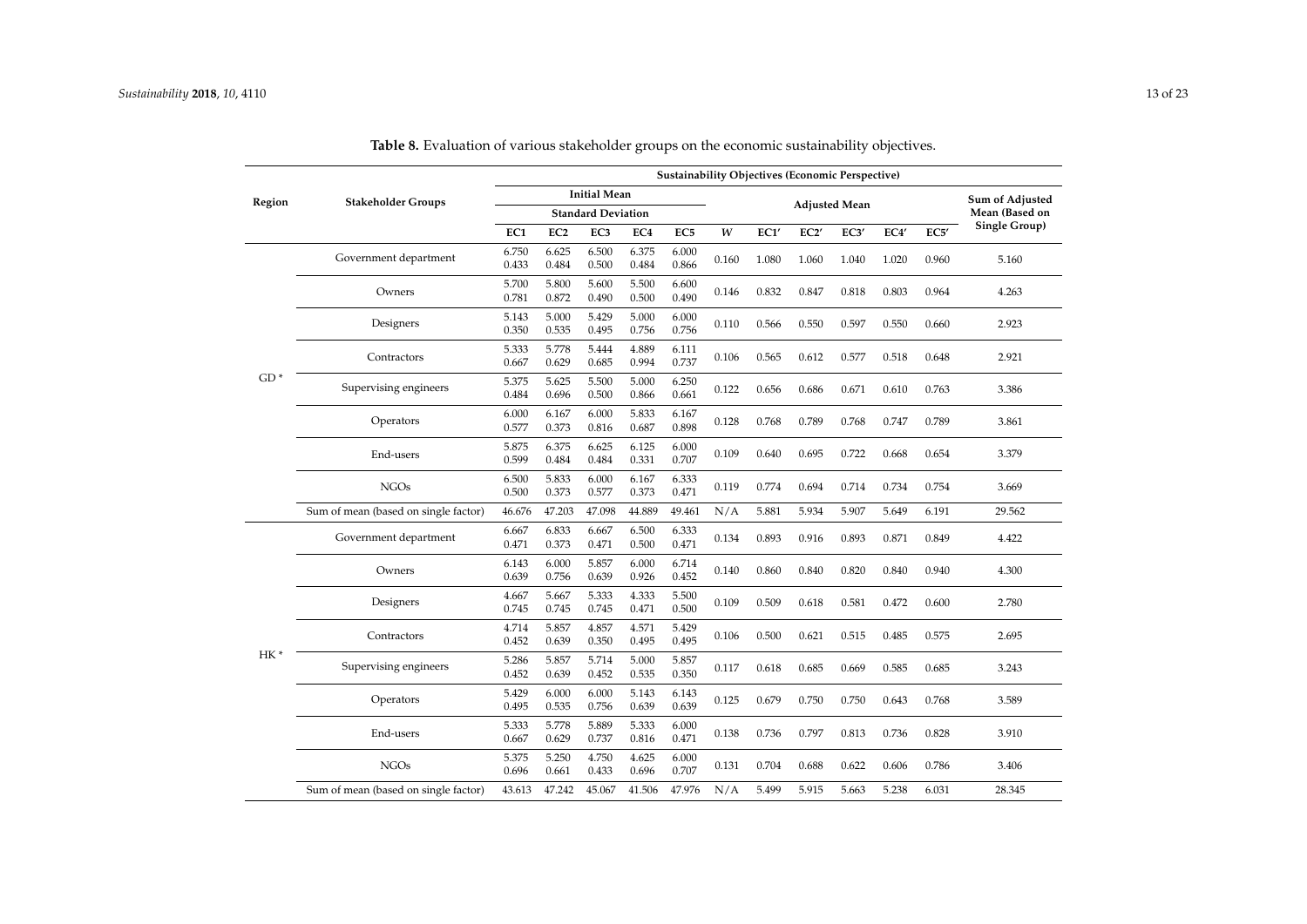|        |                                      |                |                 |                           |                |                 |       |       | <b>Sustainability Objectives (Economic Perspective)</b> |                      |       |       |                 |
|--------|--------------------------------------|----------------|-----------------|---------------------------|----------------|-----------------|-------|-------|---------------------------------------------------------|----------------------|-------|-------|-----------------|
| Region | <b>Stakeholder Groups</b>            |                |                 | <b>Initial Mean</b>       |                |                 |       |       |                                                         |                      |       |       | Sum of Adjusted |
|        |                                      |                |                 | <b>Standard Deviation</b> |                |                 |       |       |                                                         | <b>Adjusted Mean</b> |       |       | Mean (Based on  |
|        |                                      | EC1            | EC <sub>2</sub> | EC <sub>3</sub>           | EC4            | EC <sub>5</sub> | W     | EC1'  | EC2'                                                    | EC3'                 | EC4'  | EC5'  | Single Group)   |
|        | Government department                | 6.500<br>0.500 | 6.667<br>0.471  | 6.500<br>0.500            | 6.833<br>0.373 | 6.333<br>0.745  | 0.143 | 0.930 | 0.953                                                   | 0.930                | 0.977 | 0.906 | 4.695           |
|        | Owners                               | 6.125<br>0.599 | 6.000<br>1.000  | 6.125<br>0.781            | 6.250<br>0.661 | 6.500<br>0.500  | 0.143 | 0.876 | 0.858                                                   | 0.876                | 0.894 | 0.930 | 4.433           |
|        | Designers                            | 5.250<br>0.433 | 5.125<br>0.599  | 5.500<br>0.500            | 5.125<br>0.781 | 6.125<br>0.781  | 0.109 | 0.572 | 0.559                                                   | 0.600                | 0.559 | 0.668 | 2.957           |
|        | Contractors                          | 5.222<br>0.416 | 5.889<br>0.567  | 5.667<br>0.816            | 4.778<br>0.916 | 6.000<br>0.667  | 0.102 | 0.533 | 0.601                                                   | 0.578                | 0.487 | 0.612 | 2.811           |
| $MC*$  | Supervising engineers                | 5.429<br>0.495 | 5.857<br>0.639  | 5.571<br>0.495            | 5.000<br>0.926 | 6.143<br>0.639  | 0.121 | 0.657 | 0.709                                                   | 0.674                | 0.605 | 0.743 | 3.388           |
|        | Operators                            | 5.857<br>0.639 | 6.286<br>0.452  | 6.143<br>0.833            | 5.857<br>0.639 | 6.143<br>0.833  | 0.133 | 0.779 | 0.836                                                   | 0.817                | 0.779 | 0.817 | 4.028           |
|        | End-users                            | 6.000<br>0.535 | 6.429<br>0.495  | 6.571<br>0.495            | 6.143<br>0.350 | 5.857<br>0.639  | 0.125 | 0.750 | 0.804                                                   | 0.821                | 0.768 | 0.732 | 3.875           |
|        | <b>NGOs</b>                          | 6.333<br>0.471 | 6.000<br>0.577  | 6.167<br>0.373            | 6.000<br>0.577 | 6.167<br>0.687  | 0.125 | 0.792 | 0.750                                                   | 0.771                | 0.750 | 0.771 | 3.833           |
|        | Sum of Mean (based on single factor) | 46.716         | 48.252          | 48.244                    | 45.986         | 49.268          | N/A   | 5.888 | 6.069                                                   | 6.066                | 5.819 | 6.178 | 30.020          |

**Table 8.** *Cont.*

<span id="page-14-0"></span>GD: Guangdong Province; HK: Hong Kong SAR; and MC: Macao SAR. \* indicates the connections between the abbreviations (GD, HK and MC) and their full names.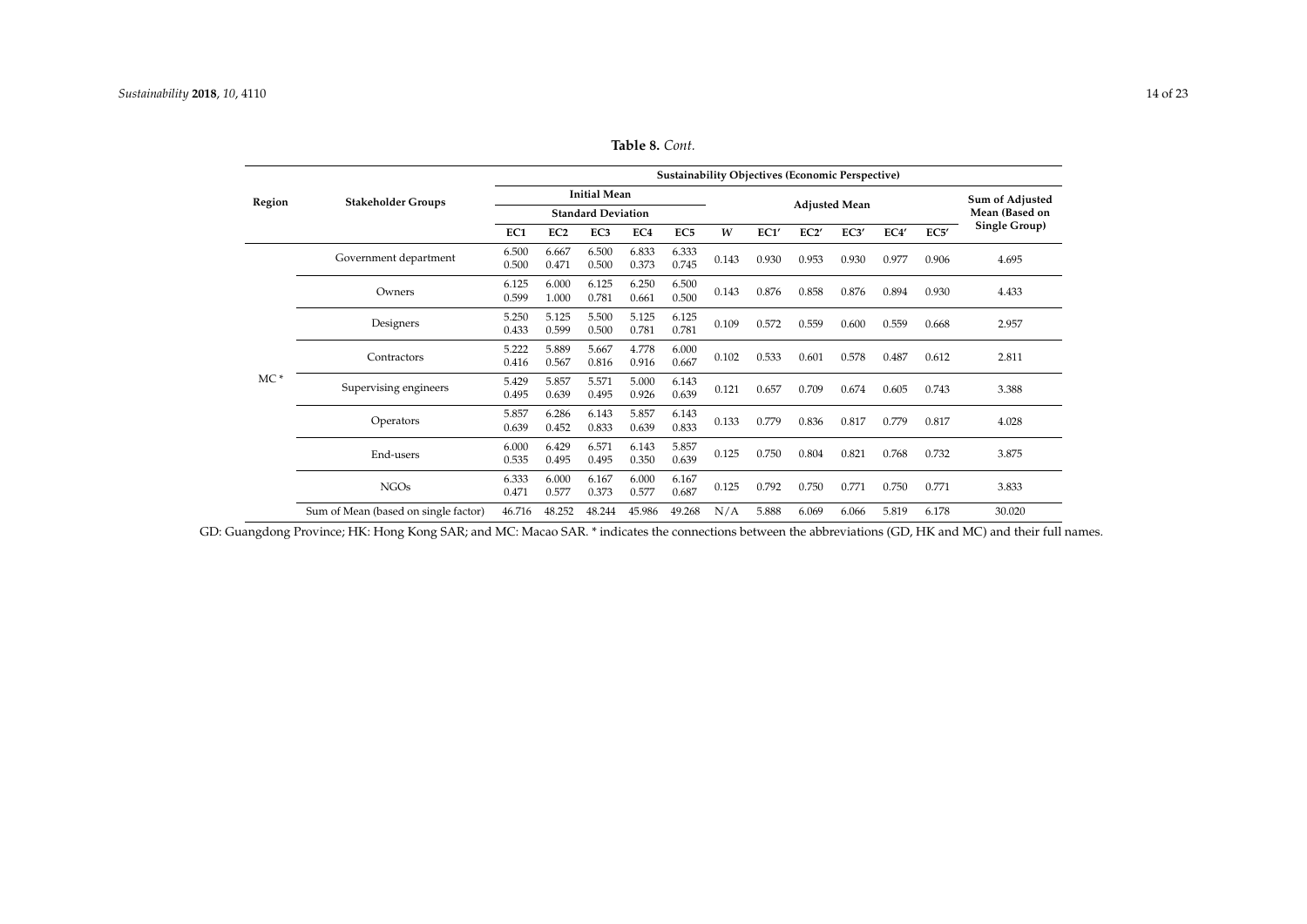|                 |                                      |                 |                 |                 |                 |                           |                 |                 |                 |                 |              |                     |                   | <b>Sustainability Objectives (Social Perspective)</b> |       |                      |       |       |       |       |                        |
|-----------------|--------------------------------------|-----------------|-----------------|-----------------|-----------------|---------------------------|-----------------|-----------------|-----------------|-----------------|--------------|---------------------|-------------------|-------------------------------------------------------|-------|----------------------|-------|-------|-------|-------|------------------------|
| Region          | <b>Stakeholder Groups</b>            |                 |                 |                 |                 | <b>Initial Mean</b>       |                 |                 |                 |                 |              |                     |                   |                                                       |       | <b>Adjusted Mean</b> |       |       |       |       | <b>Sum of Adjusted</b> |
|                 |                                      |                 |                 |                 |                 | <b>Standard Deviation</b> |                 |                 |                 |                 |              |                     |                   |                                                       |       |                      |       |       |       |       | Mean (Based on         |
|                 |                                      | SO <sub>1</sub> | SO <sub>2</sub> | SO <sub>3</sub> | SO <sub>4</sub> | SO <sub>5</sub>           | SO <sub>6</sub> | SO <sub>7</sub> | SO <sub>8</sub> | SO <sub>9</sub> | W            | SO1'                | SO <sub>2</sub> ' | SO3'                                                  | SO4'  | SO5'                 | SO6'  | SO7'  | SOS'  | SO9'  | Single Group)          |
|                 | Government department                | 4.875           | 6.125           | 6.000           | 5.625           | 4.875                     | 6.250           | 6.500           | 6.375           | 6.250           | 0.160        | 0.780               | 0.980             | 0.960                                                 | 0.900 | 0.780                | 1.000 | 1.040 | 1.020 | 1.000 | 8.460                  |
|                 |                                      | 0.331           | 0.599           | 0.500           | 1.111           | 0.599                     | 0.661           | 0.500           | 0.484           | 0.661           |              |                     |                   |                                                       |       |                      |       |       |       |       |                        |
|                 | Owners                               | 6.100           | 5.800           | 5.700           | 5.500           | 4.400                     | 5.300           | 5.900           | 6.200           | 5.500           | 0.146        | 0.891               | 0.847             | 0.832                                                 | 0.803 | 0.642                | 0.774 | 0.861 | 0.905 | 0.803 | 7.358                  |
|                 |                                      | 0.700           | 0.600           | 0.781           | 0.500           | 0.663                     | 0.458           | 1.044           | 0.600           | 0.806           |              |                     |                   |                                                       |       |                      |       |       |       |       |                        |
|                 | Designers                            | 4.857           | 5.286           | 5.571           | 4.286           | 5.286                     | 5.286           | 3.714           | 5.714           | 4.857           |              | 0.110  0.534  0.581 |                   | 0.613                                                 | 0.471 | 0.581                | 0.581 | 0.409 | 0.629 | 0.534 | 4.934                  |
|                 |                                      | 0.350           | 0.700           | 0.495           | 0.700           | 0.452                     | 0.700           | 0.452           | 0.881           | 0.639           |              |                     |                   |                                                       |       |                      |       |       |       |       |                        |
|                 | Contractors                          | 4.667           | 5.333           | 4.667           | 4.444           | 4.222                     | 4.778           | 4.111           | 4.333           | 5.111           | 0.106        | 0.495               | 0.565             | 0.495                                                 | 0.471 | 0.448                | 0.506 | 0.436 | 0.459 | 0.542 | 4.417                  |
|                 |                                      | 0.816           | 0.667           | 0.471           | 0.685           | 0.629                     | 0.916           | 0.737           | 0.816           | 0.567           |              |                     |                   |                                                       |       |                      |       |       |       |       |                        |
| $GD*$           | Supervising engineers                | 4.375           | 5.250           | 4.500           | 4.000           | 3.875                     | 5.625           | 3.875           | 4.000           | 5.125           | 0.122        | 0.534               | 0.641             | 0.549                                                 | 0.488 | 0.473                | 0.686 | 0.473 | 0.488 | 0.625 | 4.956                  |
|                 |                                      | 0.484           | 0.968           | 0.500           | 0.500           | 0.599                     | 0.484           | 0.599           | 1.000           | 0.599           |              |                     |                   |                                                       |       |                      |       |       |       |       |                        |
|                 | Operators                            | 6.333           | 6.167           | 6.000           | 6.000           | 6.000                     | 5.667           | 5.167           | 6.000           | 5.833           | 0.128        | 0.811 0.789         |                   | 0.768                                                 | 0.768 | 0.768                | 0.725 | 0.661 | 0.768 | 0.747 | 6.805                  |
|                 |                                      | 0.471           | 0.373           | 0.577           | 0.577           | 0.577                     | 0.471           | 0.898           | 0.577           | 0.373           |              |                     |                   |                                                       |       |                      |       |       |       |       |                        |
|                 | End-users                            | 6.750           | 6.625           | 6.375           | 6.500           | 6.000                     | 5.250           | 5.875           | 4.625           | 6.625           | 0.109        | 0.736               | 0.722             | 0.695                                                 | 0.709 | 0.654                | 0.572 | 0.640 | 0.504 | 0.722 | 5.954                  |
|                 |                                      | 0.433           | 0.484           | 0.484           | 0.500           | 0.707                     | 1.090           | 0.331           | 0.484           | 0.484           |              |                     |                   |                                                       |       |                      |       |       |       |       |                        |
|                 | <b>NGOs</b>                          | 5.833           | 6.167           | 5.667           | 5.333           | 5.167                     | 6.500           | 5.833           | 3.833           | 6.500           | 0.119        | 0.694               | 0.734             | 0.674                                                 | 0.635 | 0.615                | 0.774 | 0.694 | 0.456 | 0.774 | 6.049                  |
|                 |                                      | 0.687           | 0.898           | 0.745           | 0.471           | 0.687                     | 0.500           | 0.373           | 0.687           | 0.500           |              |                     |                   |                                                       |       |                      |       |       |       |       |                        |
|                 | Sum of mean (based on single factor) | 43.790          | 46.752          | 44.480          | 41.688          | 39.825                    | 44.655          | 40.975          | 41.081          |                 | 45.802 $N/A$ | 5.474               | 5.859             | 5.586                                                 | 5.245 | 4.961                | 5.619 | 5.214 | 5.229 | 5.747 | 48.934                 |
|                 | Government department                | 6.000           | 5.667           | 6.500           | 6.167           | 6.333                     | 6.500           | 6.333           | 6.667           | 6.333           | 0.134        | 0.804               | 0.759             | 0.871                                                 | 0.826 | 0.849                | 0.871 | 0.849 | 0.893 | 0.849 | 7.571                  |
|                 |                                      | 0.577           | 0.471           | 0.764           | 0.373           | 0.471                     | 0.500           | 0.745           | 0.471           | 0.471           |              |                     |                   |                                                       |       |                      |       |       |       |       |                        |
|                 | Owners                               | 6.143           | 6.286           | 6.143           | 6.000           | 6.571                     | 5.714           | 6.429           | 6.429           | 6.429           | 0.140        | 0.860               | 0.880             | 0.860                                                 | 0.840 | 0.920                | 0.800 | 0.900 | 0.900 | 0.900 | 7.860                  |
|                 |                                      | 0.833           | 0.881           | 0.350           | 0.535           | 0.495                     | 0.452           | 0.495           | 0.495           | 0.495           |              |                     |                   |                                                       |       |                      |       |       |       |       |                        |
|                 | Designers                            | 5.333           | 4.833           | 5.500           | 4.833           | 6.167                     | 5.167           | 5.000           | 5.667           | 5.500           | 0.109        | 0.581               | 0.527             | 0.600                                                 | 0.527 | 0.672                | 0.563 | 0.545 | 0.618 | 0.600 | 5.232                  |
|                 |                                      | 0.471           | 0.373           | 0.500           | 0.373           | 0.373                     | 1.067           | 0.816           | 0.745           | 0.500           |              |                     |                   |                                                       |       |                      |       |       |       |       |                        |
|                 | Contractors                          | 5.714           | 4.571           | 5.000           | 4.571           | 5.714                     | 5.429           | 4.571           | 5.857           | 4.857           | 0.106        | 0.606               | 0.485             | 0.530                                                 | 0.485 | 0.606                | 0.575 | 0.485 | 0.621 | 0.515 | 4.906                  |
| HK <sup>*</sup> |                                      | 0.452           | 0.495           | 0.926           | 0.495           | 0.452                     | 0.728           | 1.050           | 0.639           | 0.350           |              |                     |                   |                                                       |       |                      |       |       |       |       |                        |
|                 | Supervising engineers                | 5.286           | 4.714           | 5.286           | 5.143           | 4.857                     | 5.429           | 6.000           | 6.000           | 5.286           | 0.117        | 0.618               | 0.552             | 0.618                                                 | 0.602 | 0.568                | 0.635 | 0.702 | 0.702 | 0.618 | 5.616                  |
|                 |                                      | 0.700           | 0.452           | 0.452           | 0.639           | 0.350                     | 0.495           | 1.069           | 0.535           | 0.700           |              |                     |                   |                                                       |       |                      |       |       |       |       |                        |
|                 | Operators                            | 6.143           | 5.857           | 6.143           | 6.286           | 6.286                     | 6.000           | 5.429           | 5.857           | 6.571           | 0.125        | 0.768               |                   | 0.732 0.768                                           | 0.786 | 0.786                | 0.750 | 0.679 | 0.732 | 0.821 | 6.821                  |
|                 |                                      | 0.350           | 0.639           | 0.350           | 0.452           | 0.452                     | 0.535           | 0.728           | 0.350           | 0.495           |              |                     |                   |                                                       |       |                      |       |       |       |       |                        |
|                 | End-users                            | 6.444           | 6.333           | 6.667           | 6.556           | 5.889                     | 6.000           | 6.333           | 4.333           | 6.778           | 0.138        | 0.889               | 0.874             | 0.920                                                 | 0.905 | 0.813                | 0.828 | 0.874 | 0.598 | 0.935 | 7.636                  |
|                 |                                      | 0.497           | 0.471           | 0.471           | 0.685           | 0.875                     | 0.667           | 0.471           | 0.667           | 0.416           |              |                     |                   |                                                       |       |                      |       |       |       |       |                        |
|                 | <b>NGOs</b>                          | 5.500           | 5.875           | 6.375           | 6.125           | 6.125                     | 6.625           | 6.250           | 4.250           | 6.375           | 0.131        | 0.721               | 0.770             | 0.835                                                 | 0.802 | 0.802                | 0.868 | 0.819 | 0.557 | 0.835 | 7.009                  |
|                 |                                      | 0.500           | 0.331           | 0.484           | 0.599           | 0.331                     | 0.484           | 0.661           | 0.433           | 0.484           |              |                     |                   |                                                       |       |                      |       |       |       |       |                        |
|                 | Sum of mean (based on single factor) | 46.563          |                 | 44.137 47.613   | 45.681          | 47.942                    | 46.863          | 46.345          | 45.060          |                 | 48.129 N/A   | 5.847               | 5.578             | 6.002                                                 | 5.772 | 6.016                | 5.891 | 5.852 | 5.621 | 6.073 | 52.651                 |

# **Table 9.** Evaluation of various stakeholder groups on the social sustainability objectives.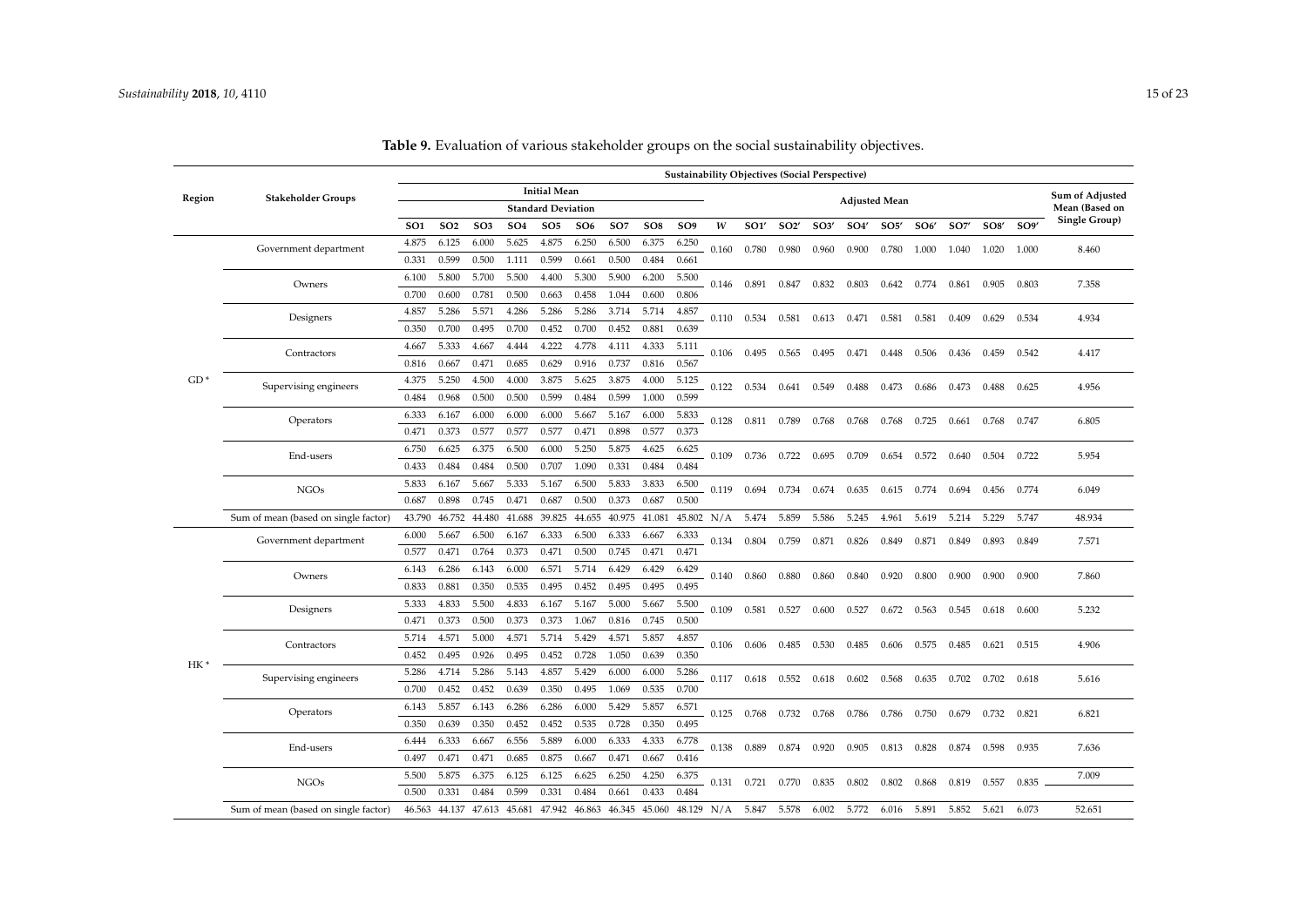|        |                                      |                 |                 |                 |                                    |                           |       |                 |                 |                          |       |       |       | <b>Sustainability Objectives (Social Perspective)</b> |                   |                      |       |       |       |       |                 |
|--------|--------------------------------------|-----------------|-----------------|-----------------|------------------------------------|---------------------------|-------|-----------------|-----------------|--------------------------|-------|-------|-------|-------------------------------------------------------|-------------------|----------------------|-------|-------|-------|-------|-----------------|
| Region | <b>Stakeholder Groups</b>            |                 |                 |                 |                                    | <b>Initial Mean</b>       |       |                 |                 |                          |       |       |       |                                                       |                   | <b>Adjusted Mean</b> |       |       |       |       | Sum of Adjusted |
|        |                                      |                 |                 |                 |                                    | <b>Standard Deviation</b> |       |                 |                 |                          |       |       |       |                                                       |                   |                      |       |       |       |       | Mean (Based on  |
|        |                                      | SO <sub>1</sub> | SO <sub>2</sub> | SO <sub>3</sub> | SO <sub>4</sub>                    | SO <sub>5</sub>           | SO6   | SO <sub>7</sub> | SO <sub>8</sub> | SO <sub>9</sub>          | W     | SO1'  | SO2'  | SO3'                                                  | SO <sub>4</sub> ' | SO5'                 | SO6'  | SO7'  | SOS'  | SO9'  | Single Group)   |
|        | Government department                | 5.833           | 5.667           | 6.167           | 6.333                              | 6.000                     | 6.500 | 6.333           | 6.500           | 6.500                    | 0.143 | 0.834 | 0.810 | 0.882                                                 | 0.906             | 0.858                | 0.930 | 0.906 | 0.930 | 0.930 | 7.984           |
|        |                                      | 0.898           | 0.471           | 0.373           | 0.745                              | 0.816                     | 0.764 | 0.745           | 0.500           | 0.764                    |       |       |       |                                                       |                   |                      |       |       |       |       |                 |
|        | Owners                               | 6.250           | 6.250           | 6.250           | 6.125                              | 6.500                     | 5.750 | 6.375           | 6.500           | 6.500                    | 0.143 | 0.894 | 0.894 | 0.894                                                 | 0.876             | 0.930                | 0.822 | 0.912 | 0.930 | 0.930 | 8.080           |
|        |                                      | 0.829           | 0.829           | 0.433           | 0.599                              | 0.500                     | 0.433 | 0.484           | 0.500           | 0.500                    |       |       |       |                                                       |                   |                      |       |       |       |       |                 |
|        | Designers                            | 5.500           | 4.875           | 5.500           | 4.875                              | 6.125                     | 5.125 | 5.000           | 5.500           | 5.625                    | 0.109 | 0.600 | 0.531 | 0.600                                                 | 0.531             | 0.668                | 0.559 | 0.545 | 0.600 | 0.613 | 5.246           |
|        |                                      | 0.500           | 0.331           | 0.500           | 0.331                              | 0.331                     | 0.927 | 0.707           | 0.500           | 0.484                    |       |       |       |                                                       |                   |                      |       |       |       |       |                 |
|        | Contractors                          | 5.778           | 4.667           | 5.111           | 4.667                              | 5.556                     | 5.444 | 4.556           | 5.778           | 4.889                    | 0.102 | 0.589 | 0.476 | 0.521                                                 | 0.476             | 0.567                | 0.555 | 0.465 | 0.589 | 0.499 | 4.737           |
|        |                                      | 0.416           | 0.471           | 0.875           | 0.667                              | 0.497                     | 0.685 | 0.956           | 0.629           | 0.314                    |       |       |       |                                                       |                   |                      |       |       |       |       |                 |
| $MC*$  | Supervising engineers                | 5.429           | 4.857           | 5.429           | 5.286                              | 5.143                     | 5.571 | 4.857           | 5.857           | 5.429                    | 0.121 | 0.657 | 0.588 | 0.657                                                 | 0.640             | 0.622                | 0.674 | 0.588 | 0.709 | 0.657 | 5.791           |
|        |                                      | 0.904           | 0.350           | 0.495           | 0.700                              | 0.350                     | 0.728 | 1.125           | 0.639           | 0.904                    |       |       |       |                                                       |                   |                      |       |       |       |       |                 |
|        | Operators                            | 6.213           | 5.834           | 6.213           | 6.169                              | 6.166                     | 6.236 | 5.857           | 5.977           | 6.335                    | 0.133 | 0.826 | 0.776 | 0.826                                                 | 0.820             | 0.820                | 0.829 | 0.779 | 0.795 | 0.843 | 7.315           |
|        |                                      | 0.527           | 0.859           | 0.527           | 0.594                              | 0.598                     | 0.497 | 0.639           | 0.538           | 0.614                    |       |       |       |                                                       |                   |                      |       |       |       |       |                 |
|        | End-users                            | 6.286           | 6.286           | 6.571           | 6.429                              | 6.000                     | 6.143 | 6.286           | 4.429           | 6.857                    | 0.125 | 0.786 | 0.786 | 0.821                                                 | 0.804             | 0.750                | 0.768 | 0.786 | 0.554 | 0.857 | 6.911           |
|        |                                      | 0.452           | 0.452           | 0.495           | 0.728                              | 0.926                     | 0.639 | 0.452           | 0.728           | 0.350                    |       |       |       |                                                       |                   |                      |       |       |       |       |                 |
|        | <b>NGOs</b>                          | 5.333           | 5.833           | 6.333           | 6.000                              | 6.167                     | 6.500 | 6.000           | 4.333           | 6.333                    | 0.125 | 0.667 | 0.729 | 0.792                                                 | 0.750             | 0.771                | 0.813 | 0.750 | 0.542 | 0.792 | 6.604           |
|        |                                      | 0.471           | 0.373           | 0.471           | 0.577                              | 0.373                     | 0.500 | 0.577           | 0.471           | 0.471                    |       |       |       |                                                       |                   |                      |       |       |       |       |                 |
|        | Sum of mean (based on single factor) | 46.622          |                 |                 | 44.268 47.574 45.883 47.656 47.270 |                           |       |                 |                 | 45.264 44.874 48.468 N/A |       | 5.852 | 5.590 | 5.993                                                 | 5.803             | 5.985                | 5.950 | 5.729 | 5.647 | 6.119 | 52.667          |

**Table 9.** *Cont.*

<span id="page-16-0"></span>GD: Guangdong Province; HK: Hong Kong SAR; and MC: Macao SAR. \* indicates the connections between the abbreviations (GD, HK and MC) and their full names.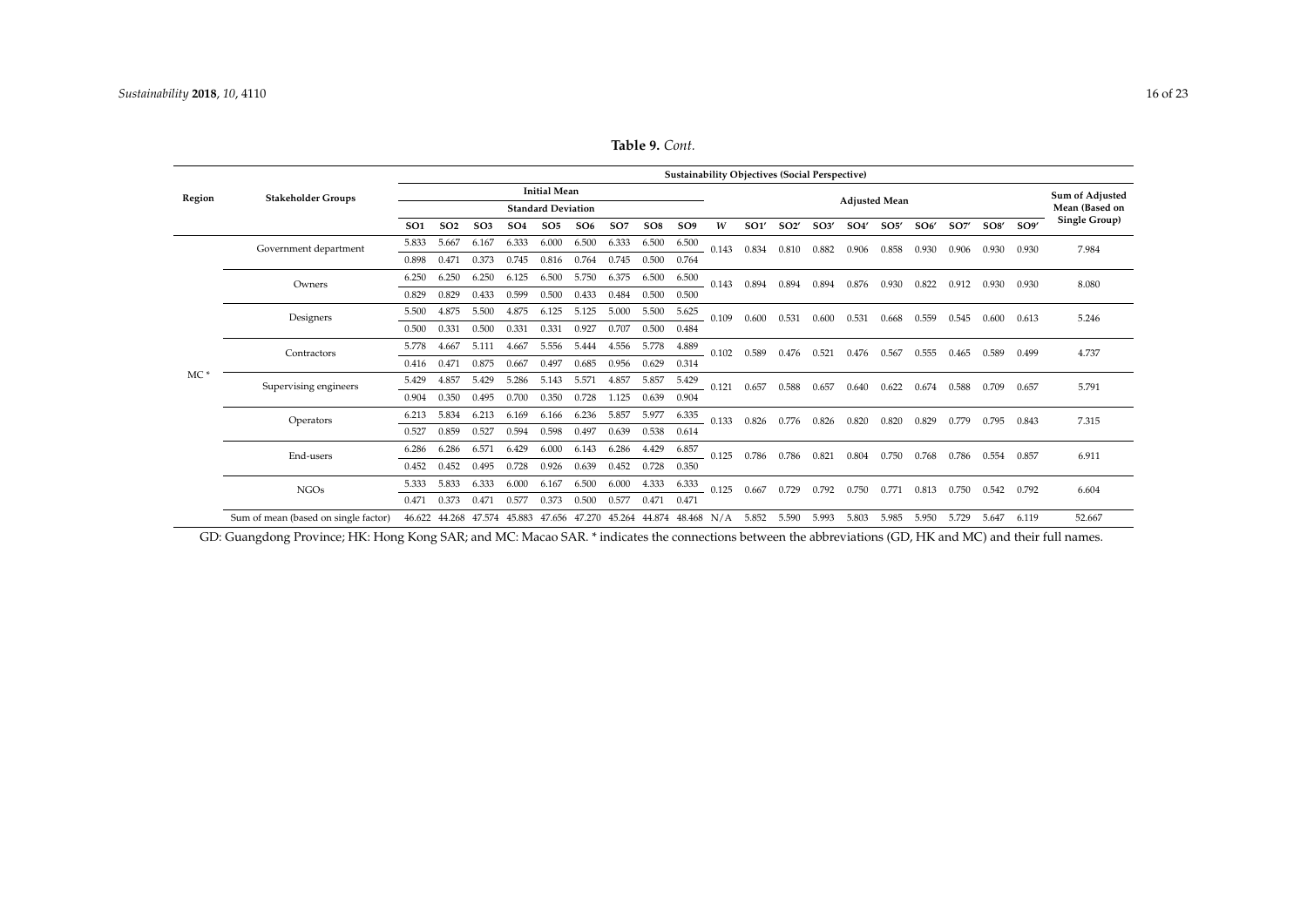|        |                                      |        |                 |                           |                 |       |       |                      | Sustainability Objectives (Environmental Perspective) |       |                                                 |
|--------|--------------------------------------|--------|-----------------|---------------------------|-----------------|-------|-------|----------------------|-------------------------------------------------------|-------|-------------------------------------------------|
| Region | <b>Stakeholder Groups</b>            |        |                 | <b>Initial Mean</b>       |                 |       |       |                      |                                                       |       |                                                 |
|        |                                      |        |                 | <b>Standard Deviation</b> |                 |       |       | <b>Adjusted Mean</b> |                                                       |       | Sum of Adjusted Mean<br>(Based on Single Group) |
|        |                                      | EN1    | EN <sub>2</sub> | EN3                       | EN <sub>4</sub> | W     | EN1   | EN <sub>2</sub>      | EN3'                                                  | EN4   |                                                 |
|        | Government department                | 6.125  | 6.500           | 6.250                     | 6.750           | 0.160 | 0.980 | 1.040                | 1.000                                                 | 1.080 | 4.100                                           |
|        |                                      | 0.599  | 0.500           | 0.661                     | 0.433           |       |       |                      |                                                       |       |                                                 |
|        | Owners                               | 6.000  | 6.100           | 6.300                     | 6.778           | 0.146 | 0.876 | 0.891                | 0.920                                                 | 0.990 | 3.676                                           |
|        |                                      | 0.775  | 0.539           | 0.458                     | 0.416           |       |       |                      |                                                       |       |                                                 |
|        | Designers                            | 5.857  | 6.000           | 5.714                     | 6.286           | 0.110 | 0.644 | 0.660                | 0.629                                                 | 0.691 | 2.624                                           |
|        |                                      | 0.639  | 0.756           | 0.452                     | 0.452           |       |       |                      |                                                       |       |                                                 |
|        | Contractors                          | 5.778  | 6.111           | 5.889                     | 6.000           | 0.106 | 0.612 | 0.648                | 0.624                                                 | 0.636 | 2.520                                           |
|        |                                      | 0.629  | 0.737           | 0.567                     | 0.667           |       |       |                      |                                                       |       |                                                 |
| $GD*$  | Supervising engineers                | 5.750  | 5.875           | 5.625                     | 6.250           | 0.122 | 0.702 | 0.717                | 0.686                                                 | 0.763 | 2.867                                           |
|        |                                      | 0.661  | 0.599           | 0.484                     | 0.829           |       |       |                      |                                                       |       |                                                 |
|        | Operators                            | 6.667  | 6.500           | 6.833                     | 6.667           | 0.128 | 0.853 | 0.832                | 0.875                                                 | 0.853 | 3.413                                           |
|        |                                      | 0.471  | 0.500           | 0.373                     | 0.471           |       |       |                      |                                                       |       |                                                 |
|        | End-users                            | 6.500  | 6.250           | 6.625                     | 6.750           | 0.109 | 0.709 | 0.681                | 0.722                                                 | 0.736 | 2.848                                           |
|        |                                      | 0.500  | 0.661           | 0.484                     | 0.433           |       |       |                      |                                                       |       |                                                 |
|        | <b>NGOs</b>                          | 6.333  | 6.500           | 6.500                     | 6.833           | 0.119 | 0.754 | 0.774                | 0.774                                                 | 0.813 | 3.114                                           |
|        |                                      | 0.471  | 0.500           | 0.500                     | 0.373           |       |       |                      |                                                       |       |                                                 |
|        | Sum of mean (based on single factor) | 49.010 | 49.836          | 49.737                    | 52.313          | N/A   | 6.130 | 6.242                | 6.229                                                 | 6.562 | 25.162                                          |
|        | Government department                | 5.667  | 6.500           | 6.000                     | 6.333           | 0.134 | 0.759 | 0.871                | 0.804                                                 | 0.849 | 3.283                                           |
|        |                                      | 0.471  | 0.500           | 0.577                     | 0.471           |       |       |                      |                                                       |       |                                                 |
|        | Owners                               | 6.143  | 6.286           | 6.286                     | 5.857           | 0.140 | 0.860 | 0.880                | 0.880                                                 | 0.820 | 3.440                                           |
|        |                                      | 0.639  | 0.452           | 0.452                     | 0.350           |       |       |                      |                                                       |       |                                                 |
|        | Designers                            | 5.167  | 5.833           | 5.333                     | 4.833           | 0.109 | 0.563 | 0.636                | 0.581                                                 | 0.527 | 2.307                                           |
|        |                                      | 0.373  | 0.687           | 0.943                     | 0.373           |       |       |                      |                                                       |       |                                                 |
|        | Contractors                          | 4.429  | 6.000           | 5.286                     | 5.143           | 0.106 | 0.469 | 0.636                | 0.560                                                 | 0.545 | 2.211                                           |
|        |                                      | 0.495  | 0.535           | 0.452                     | 0.639           |       |       |                      |                                                       |       |                                                 |
| HK*    | Supervising engineers                | 4.429  | 5.857           | 5.143                     | 5.857           | 0.117 | 0.518 | 0.685                | 0.602                                                 | 0.685 | 2.490                                           |
|        |                                      | 0.495  | 0.639           | 0.639                     | 0.350           |       |       |                      |                                                       |       |                                                 |
|        | Operators                            | 5.429  | 5.857           | 6.286                     | 6.429           | 0.125 | 0.679 | 0.732                | 0.786                                                 | 0.804 | 3.000                                           |
|        |                                      | 0.728  | 0.350           | 0.452                     | 0.728           |       |       |                      |                                                       |       |                                                 |
|        | End-users                            | 6.111  | 6.111           | 6.444                     | 6.444           | 0.138 | 0.843 | 0.843                | 0.889                                                 | 0.889 | 3.465                                           |
|        |                                      | 0.737  | 0.314           | 0.497                     | 0.497           |       |       |                      |                                                       |       |                                                 |
|        | <b>NGOs</b>                          | 5.625  | 6.250           | 6.125                     | 6.375           | 0.131 | 0.737 | 0.819                | 0.802                                                 | 0.835 | 3.193                                           |
|        |                                      | 0.484  | 0.433           | 0.781                     | 0.484           |       |       |                      |                                                       |       |                                                 |
|        | Sum of mean (based on single factor) | 42.998 | 48.694          | 46.903                    | 47.272          | N/A   | 5.429 | 6.102                | 5.905                                                 | 5.954 | 23.390                                          |

| <b>Table 10.</b> Evaluation of various stakeholder groups on the environmental sustainability objectives. |
|-----------------------------------------------------------------------------------------------------------|
|-----------------------------------------------------------------------------------------------------------|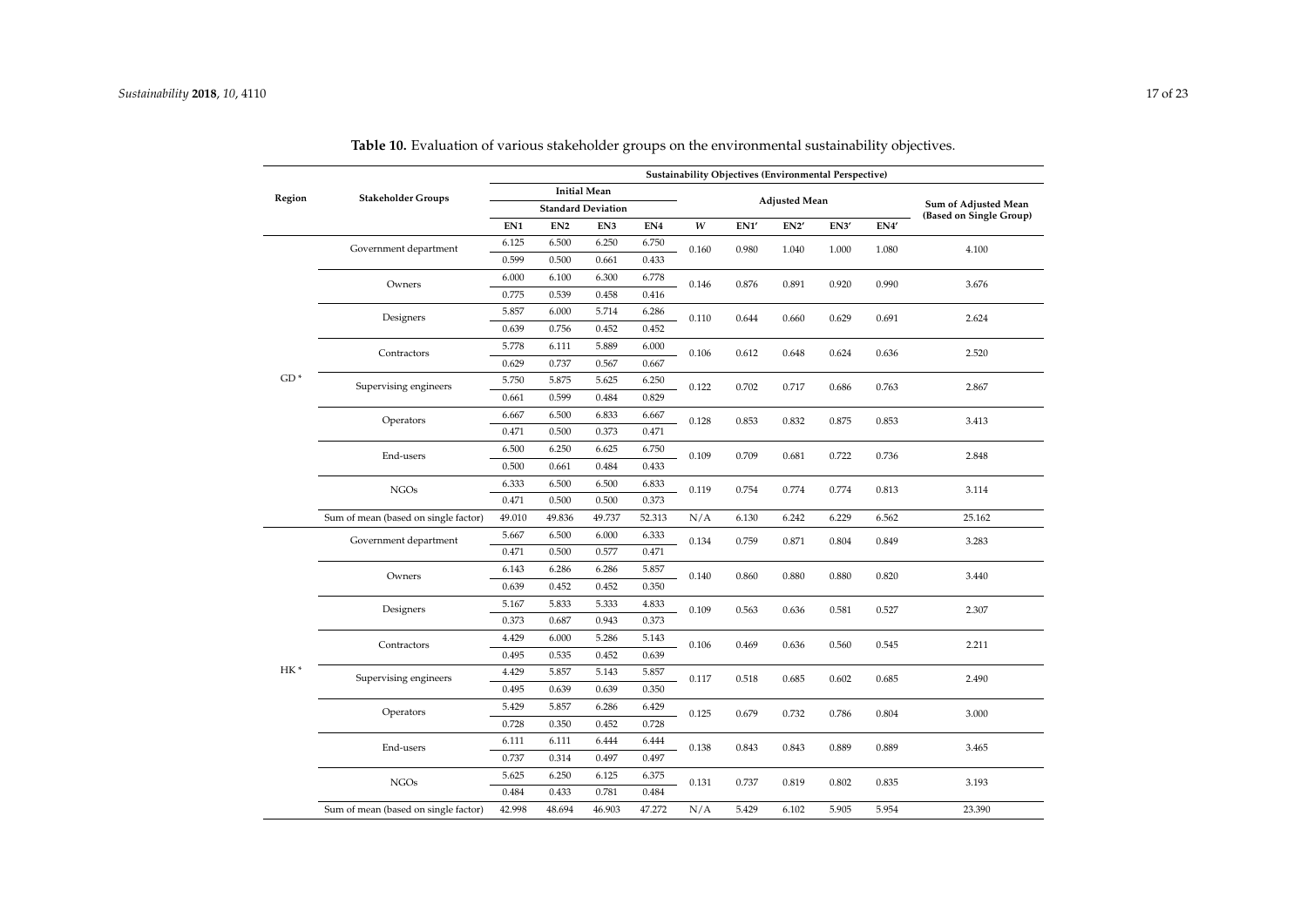|        |                                      | Sustainability Objectives (Environmental Perspective) |                 |                           |                 |       |                      |                                                 |       |       |        |  |
|--------|--------------------------------------|-------------------------------------------------------|-----------------|---------------------------|-----------------|-------|----------------------|-------------------------------------------------|-------|-------|--------|--|
| Region | <b>Stakeholder Groups</b>            |                                                       |                 | <b>Initial Mean</b>       |                 |       | <b>Adjusted Mean</b> |                                                 |       |       |        |  |
|        |                                      |                                                       |                 | <b>Standard Deviation</b> |                 |       |                      | Sum of Adjusted Mean<br>(Based on Single Group) |       |       |        |  |
|        |                                      | EN1                                                   | EN <sub>2</sub> | EN3                       | EN <sub>4</sub> | W     | EN1'                 | EN2'                                            | EN3'  | EN4   |        |  |
|        | Government department                | 5.667                                                 | 6.333           | 5.833                     | 6.000           | 0.143 | 0.810                | 0.906                                           | 0.834 | 0.858 | 3.408  |  |
|        |                                      | 0.471                                                 | 0.471           | 0.687                     | 0.577           |       |                      |                                                 |       |       |        |  |
|        | Owners                               | 6.125                                                 | 6.125           | 5.750                     | 6.000           | 0.143 | 0.876                | 0.876                                           | 0.822 | 0.858 | 3.432  |  |
|        |                                      | 0.599                                                 | 0.599           | 0.433                     | 0.707           |       |                      |                                                 |       |       |        |  |
|        | Designers                            | 5.000                                                 | 5.375           | 5.000                     | 4.750           | 0.109 | 0.545                | 0.586                                           | 0.545 | 0.518 | 2.194  |  |
|        |                                      | 0.500                                                 | 0.992           | 1.000                     | 0.433           |       |                      |                                                 |       |       |        |  |
|        | Contractors                          | 4.333                                                 | 5.667           | 5.222                     | 5.000           | 0.102 | 0.442                | 0.578                                           | 0.533 | 0.510 | 2.063  |  |
|        |                                      | 0.471                                                 | 0.816           | 0.416                     | 0.667           |       |                      |                                                 |       |       |        |  |
| $MC*$  | Supervising engineers                | 4.286                                                 | 5.714           | 5.000                     | 5.714           | 0.121 | 0.519                | 0.691                                           | 0.605 | 0.691 | 2.506  |  |
|        |                                      | 0.452                                                 | 0.700           | 0.535                     | 0.700           |       |                      |                                                 |       |       |        |  |
|        | Operators                            | 5.286                                                 | 5.714           | 6.143                     | 6.286           | 0.133 | 0.703                | 0.760                                           | 0.817 | 0.836 | 3.116  |  |
|        |                                      | 0.700                                                 | 0.700           | 0.639                     | 1.030           |       |                      |                                                 |       |       |        |  |
|        | End-users                            | 5.857                                                 | 5.857           | 6.429                     | 6.286           | 0.125 | 0.732                | 0.732                                           | 0.804 | 0.786 | 3.054  |  |
|        |                                      | 0.639                                                 | 0.350           | 0.495                     | 0.452           |       |                      |                                                 |       |       |        |  |
|        | <b>NGOs</b>                          | 5.500                                                 | 6.000           | 5.667                     | 6.000           | 0.125 | 0.688                | 0.750                                           | 0.708 | 0.750 | 2.896  |  |
|        |                                      | 0.500                                                 | 0.577           | 0.745                     | 0.577           |       |                      |                                                 |       |       |        |  |
|        | Sum of mean (based on single factor) | 42.054                                                | 46.786          | 45.044                    | 46.036          | N/A   | 5.314                | 5.879                                           | 5.668 | 5.807 | 22.668 |  |

**Table 10.** *Cont.*

<span id="page-18-0"></span>GD: Guangdong Province; HK: Hong Kong SAR; and MC: Macao SAR (similarly, hereinafter). \* indicates the connections between the abbreviations (GD, HK and MC) and their full names.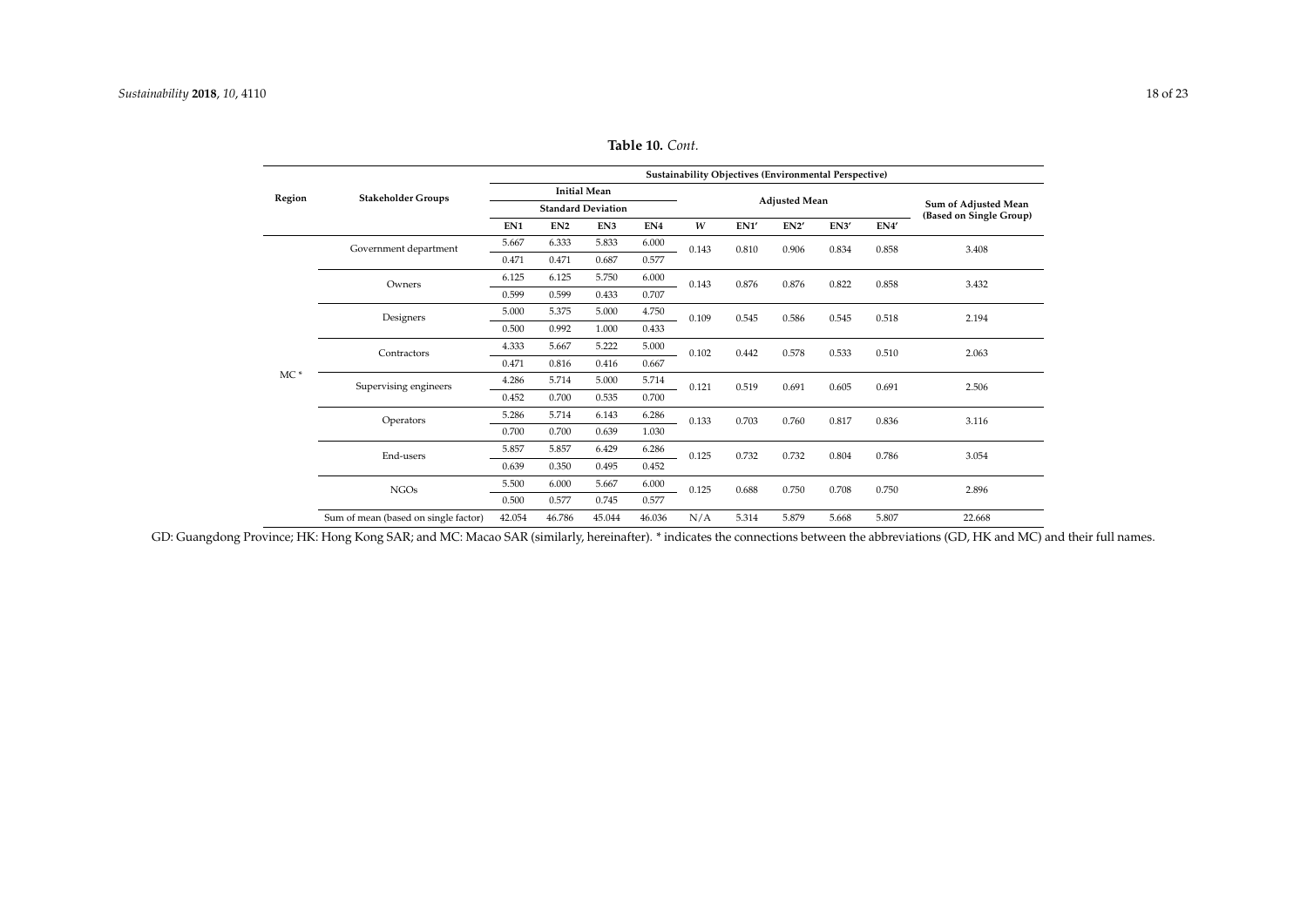| <b>Table 11.</b> Prioritization of various sustainability objectives. |  |
|-----------------------------------------------------------------------|--|
|-----------------------------------------------------------------------|--|

<span id="page-19-0"></span>

| Region | <b>Stakeholder Groups</b>                                                         | Ranking among Various Stakeholder Groups in a Specific Region/Ranking within a Stakeholder Group in a Specific Region |      |       |      |     |      |      |                 |                   |       |      |            |                 |                 |      |      |       |      |
|--------|-----------------------------------------------------------------------------------|-----------------------------------------------------------------------------------------------------------------------|------|-------|------|-----|------|------|-----------------|-------------------|-------|------|------------|-----------------|-----------------|------|------|-------|------|
|        |                                                                                   | EC1'                                                                                                                  | EC2' | EC3'  | EC4' | EC5 | SO1' | SO2' | SO <sub>3</sub> | SO <sub>4</sub> ' | SO5'  | SO6' | <b>SO7</b> | SO <sub>8</sub> | SO <sub>9</sub> | EN1' | EN2' | EN3'  | EN4' |
|        | Government department                                                             | 1/1                                                                                                                   | 1/2  | 1/3   | 1/4  | 2/5 | 3/8  | 1/5  | 1/6             | 1/7               | 1/9   | 1/3  | 1/1        | 1/2             | 1/3             | 1/4  | 1/2  | 1/3   | 1/1  |
|        | Owners                                                                            | 2/3                                                                                                                   | 2/2  | 2/4   | 2/5  | 1/1 | 1/2  | 2/4  | 2/5             | 2/6               | 4/9   | 2/6  | 2/3        | 2/1             | 2/6             | 2/4  | 2/3  | 2/2   | 2/1  |
| $GD*$  | Designers                                                                         | 7/1                                                                                                                   | 8/4  | 7/2   | 7/4  | 6/1 | 6/6  | 7/3  | 6/2             | 6/8               | 6/3   | 6/3  | 8/9        | 4/1             | 8/6             | 7/3  | 7/2  | 7/4   | 7/1  |
|        | Contractors                                                                       | 8/4                                                                                                                   | 7/2  | 8/3   | 8/5  | 8/1 | 8/4  | 8/1  | 8/4             | 6/6               | 8/8   | 8/3  | 7/9        | 7/7             | 7/2             | 8/4  | 8/1  | 8/3   | 8/2  |
|        | Supervising engineers                                                             | 5/4                                                                                                                   | 6/2  | 6/3   | 6/5  | 4/1 | 6/5  | 6/2  | 7/4             | 8/6               | 7/8   | 5/1  | 6/8        | 6/6             | 6/3             | 6/3  | 5/2  | 6/4   | 5/1  |
|        | Operators                                                                         | 3/3                                                                                                                   | 3/1  | 3/3   | 3/5  | 3/1 | 2/1  | 3/2  | 3/3             | 3/3               | 2/3   | 4/8  | 4/9        | 3/3             | 4/7             | 3/2  | 3/4  | 3/1   | 3/2  |
|        | End-users                                                                         | 6/5                                                                                                                   | 4/2  | 4/1   | 5/3  | 7/4 | 4/1  | 5/2  | 4/5             | 4/4               | 3/6   | 7/8  | 5/7        | 5/9             | 5/2             | 5/3  | 6/4  | 5/2   | 6/1  |
|        | <b>NGOs</b>                                                                       | 4/1                                                                                                                   | 5/5  | 5/4   | 4/3  | 5/2 | 5/4  | 4/3  | 5/6             | 5/7               | 5/8   | 2/1  | 3/4        | 8/9             | 3/1             | 4/4  | 4/2  | 4/2   | 4/1  |
|        | Mean of adjusted mean (ranking among<br>three types of sustainability objectives) |                                                                                                                       |      | 5.912 |      |     |      |      |                 |                   | 5.437 |      |            |                 |                 |      |      | 6.291 |      |
|        | Government department                                                             | 1/2                                                                                                                   | 1/1  | 1/2   | 1/4  | 2/5 | 3/8  | 4/9  | 2/2             | 3/7               | 2/4   | 1/2  | 3/4        | 2/1             | 3/4             | 3/4  | 2/1  | 3/3   | 2/2  |
|        | Owners                                                                            | 2/2                                                                                                                   | 2/3  | 2/5   | 2/3  | 1/1 | 2/6  | 1/5  | 3/6             | 2/8               | 1/1   | 4/9  | 1/2        | 1/2             | 2/2             | 1/3  | 1/1  | 2/1   | 4/4  |
|        | Designers                                                                         | 7/4                                                                                                                   | 8/1  | 7/3   | 8/5  | 7/2 | 8/5  | 7/8  | 7/3             | 7/8               | 6/1   | 8/6  | 7/7        | 6/2             | 7/3             | 6/3  | 7/1  | 7/2   | 8/4  |
|        | Contractors                                                                       | 8/4                                                                                                                   | 7/1  | 8/3   | 7/5  | 8/2 | 7/2  | 8/7  | 8/5             | 8/7               | 7/2   | 7/4  | 8/7        | 5/1             | 8/6             | 8/4  | 7/1  | 8/2   | 7/3  |
| $HK*$  | Supervising engineers                                                             | 6/4                                                                                                                   | 6/1  | 5/3   | 6/5  | 6/1 | 6/4  | 6/9  | 6/4             | 6/7               | 8/8   | 6/3  | 5/1        | 4/1             | 6/4             | 7/4  | 6/1  | 6/3   | 6/1  |
|        | Operators                                                                         | 5/4                                                                                                                   | 4/2  | 4/2   | 4/5  | 5/1 | 4/4  | 5/7  | 5/4             | 5/2               | 5/2   | 5/6  | 6/9        | 3/7             | 5/1             | 5/4  | 5/3  | 5/2   | 5/1  |
|        | End-users                                                                         | 3/4                                                                                                                   | 3/3  | 3/2   | 3/4  | 3/1 | 1/4  | 2/5  | 1/2             | 1/3               | 3/8   | 3/7  | 2/5        | 7/9             | 1/1             | 2/3  | 3/3  | 1/1   | 1/1  |
|        | <b>NGOs</b>                                                                       | 4/2                                                                                                                   | 5/3  | 6/4   | 5/5  | 4/1 | 5/8  | 3/7  | 4/2             | 4/5               | 4/5   | 2/1  | 4/4        | 8/9             | 4/2             | 4/4  | 4/2  | 4/3   | 3/1  |
|        | Mean of adjusted mean (ranking among<br>three types of sustainability objectives) |                                                                                                                       |      | 5.669 |      |     |      |      |                 |                   | 5.850 |      |            |                 |                 |      |      | 5.847 |      |
|        | Government department                                                             | 1/3                                                                                                                   | 1/2  | 1/3   | 1/1  | 2/5 | 2/8  | 2/9  | 2/6             | 1/4               | 2/7   | 1/1  | 2/4        | 1/1             | 1/1             | 2/4  | 1/1  | 1/3   | 1/2  |
|        | Owners                                                                            | 2/3                                                                                                                   | 2/5  | 2/3   | 2/2  | 1/1 | 1/5  | 1/5  | 1/5             | 2/8               | 1/1   | 3/9  | 1/4        | 1/1             | 1/1             | 1/1  | 2/1  | 2/4   | 1/3  |
|        | Designers                                                                         | 7/5                                                                                                                   | 8/3  | 7/2   | 7/3  | 7/1 | 7/3  | 7/8  | 7/3             | 7/8               | 6/1   | 7/6  | 7/7        | 5/3             | 7/2             | 6/2  | 7/1  | 7/2   | 7/4  |
|        | Contractors                                                                       | 8/4                                                                                                                   | 7/2  | 8/3   | 8/5  | 8/1 | 8/1  | 8/7  | 8/5             | 8/7               | 8/3   | 8/4  | 8/9        | 6/1             | 8/6             | 8/4  | 8/1  | 8/2   | 8/3  |
| $MC*$  | Supervising engineers                                                             | 6/4                                                                                                                   | 6/2  | 6/3   | 6/5  | 5/1 | 6/3  | 6/8  | 6/3             | 6/6               | 7/7   | 6/2  | 6/8        | 4/1             | 6/3             | 7/4  | 6/1  | 6/3   | 6/1  |
|        | Operators                                                                         | 4/4                                                                                                                   | 3/1  | 4/2   | 3/4  | 3/2 | 3/3  | 4/9  | 3/3             | 3/5               | 3/5   | 2/2  | 4/8        | 3/7             | 4/1             | 4/4  | 3/3  | 3/2   | 3/1  |
|        | End-users                                                                         | 5/4                                                                                                                   | 4/2  | 3/1   | 4/3  | 6/5 | 4/4  | 3/4  | 4/2             | 4/3               | 5/8   | 5/4  | 3/4        | 7/9             | 3/1             | 3/3  | 5/3  | 4/1   | 4/2  |
|        | <b>NGOs</b>                                                                       | 3/1                                                                                                                   | 5/4  | 5/2   | 5/4  | 4/2 | 5/8  | 5/7  | 5/2             | 5/5               | 4/4   | 4/1  | 5/5        | 8/9             | 5/2             | 5/4  | 4/1  | 5/3   | 5/1  |
|        | Mean of adjusted mean (ranking among<br>three types of sustainability objectives) |                                                                                                                       |      | 6.004 |      |     |      |      |                 |                   | 5.852 |      |            |                 |                 |      |      | 5.667 |      |

\* indicates the connections between the abbreviations (GD, HK and MC) and their full names.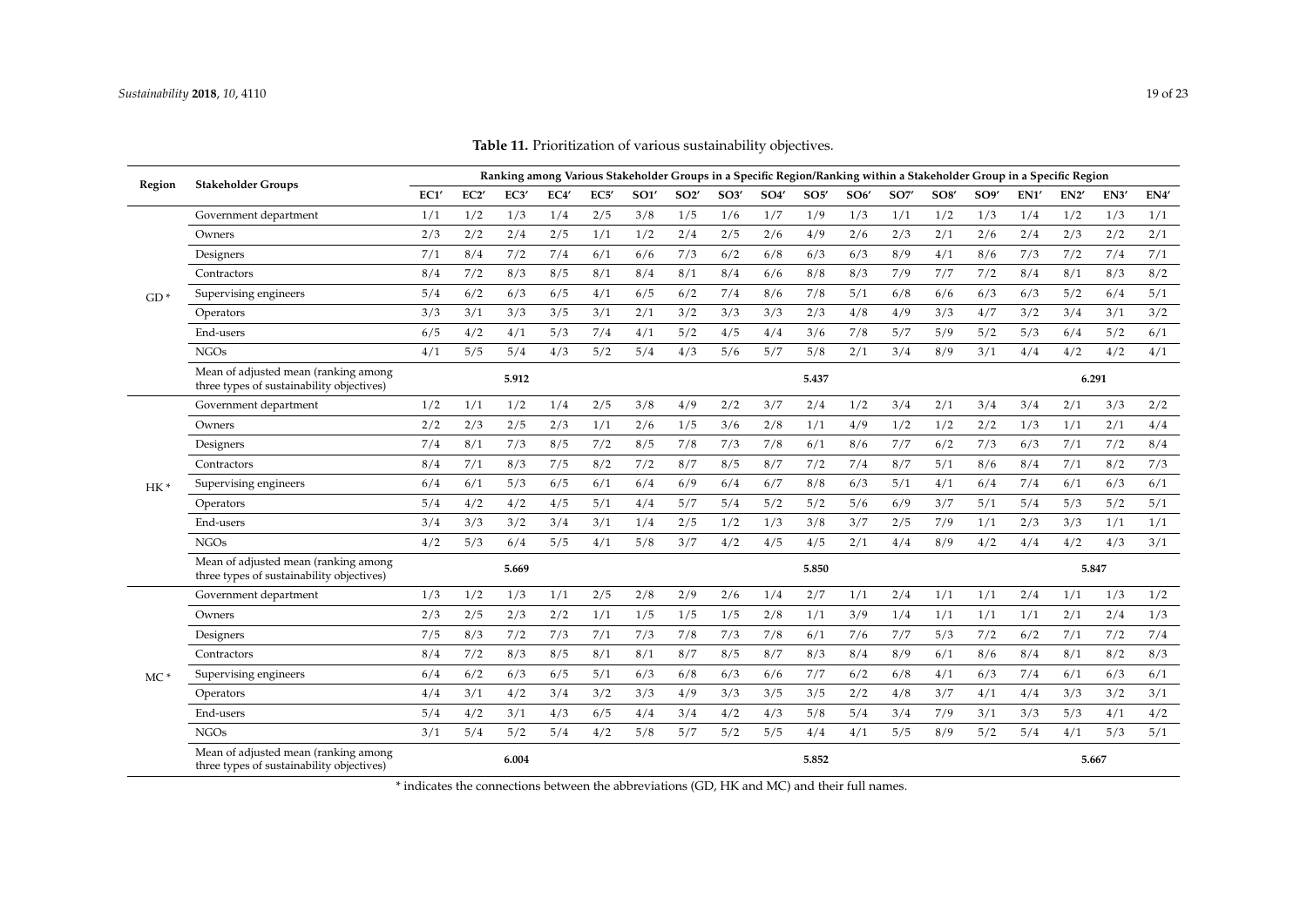#### **5. Validation**

In order to confirm the validity of the survey results, a series of semi-structured interviews were conducted, as detailed previously in Section [3.](#page-5-1) During the interviews, the interviewees were asked to assess the preliminary findings against different criteria, i.e., appropriateness, objectivity, practicality, and reliability, according to a scoring scale from one to five, where one represented "poor", and five represented "excellent". The assessments of the validation panel members showed that all of the criteria were rated above "4", indicating their overall satisfaction of the survey findings (Table [12\)](#page-20-0). Their comments that, "involving stakeholder impacts when prioritizing the sustainability objectives of major public projects is not only innovative, but also practical, as projects of this type emphasize public participation more", illustrate the point. The detailed ways of how the results were interpreted by the interviewees were also explored and reported in the following section.

<span id="page-20-0"></span>

|                       |                 | Validation Criteria |             |                                                        |                |  |  |  |  |  |  |
|-----------------------|-----------------|---------------------|-------------|--------------------------------------------------------|----------------|--|--|--|--|--|--|
| Group                 | Interviewee     | Appropriateness     | Objectivity | Practicality                                           | Reliability    |  |  |  |  |  |  |
|                       | V <sub>01</sub> | 4                   | 4           | 5                                                      | 5              |  |  |  |  |  |  |
| Government department | V02             | 4                   | 5           | 5                                                      | 4              |  |  |  |  |  |  |
|                       | V <sub>03</sub> | 4                   | 4           | 4                                                      | 5              |  |  |  |  |  |  |
|                       | V <sub>04</sub> | 5                   | 3           | $\overline{4}$                                         | $\overline{4}$ |  |  |  |  |  |  |
| Owner                 | V05             | 4                   | 4           | 5                                                      | 5              |  |  |  |  |  |  |
|                       | V <sub>06</sub> | 4                   | 4           | 5                                                      | 5              |  |  |  |  |  |  |
|                       | V07             | 5                   | 3           | $\overline{4}$                                         | 5              |  |  |  |  |  |  |
| Contractor            | V08             | 5                   | 4           | 3                                                      | 4              |  |  |  |  |  |  |
|                       | V <sub>09</sub> | 5                   | 5           | 4                                                      |                |  |  |  |  |  |  |
|                       | V10             | $\overline{4}$      | 5           | 5                                                      | 3              |  |  |  |  |  |  |
| Designer              | V11             | 3                   | 5           | 4                                                      | 5              |  |  |  |  |  |  |
|                       | V12             | 5                   | 3           | 4                                                      | 5              |  |  |  |  |  |  |
|                       | V13             | 5                   | 4           | 4                                                      | 5              |  |  |  |  |  |  |
|                       | V14             | 5                   | 3           | 3                                                      | 4              |  |  |  |  |  |  |
| End-user              | V15             | 3                   | 5           | 4                                                      | 4              |  |  |  |  |  |  |
|                       | V16             | 4                   | 5           | 4                                                      | 4              |  |  |  |  |  |  |
|                       | V17             | 4                   | 3           | 3<br>3<br>5<br>4<br>4<br>5<br>5<br>3<br>4<br>5<br>4.16 | 4              |  |  |  |  |  |  |
|                       | V18             | $\overline{4}$      | 5           |                                                        | 3              |  |  |  |  |  |  |
|                       | V <sub>19</sub> | 5                   | 4           |                                                        | 3              |  |  |  |  |  |  |
| Academia              | V20             | 5                   | 4           |                                                        | 5              |  |  |  |  |  |  |
|                       | V <sub>21</sub> | 5                   | 5           |                                                        | 5              |  |  |  |  |  |  |
|                       | V <sub>22</sub> | 3                   | 5           |                                                        | $\overline{4}$ |  |  |  |  |  |  |
|                       | V23             | 4                   | 4           |                                                        | 4              |  |  |  |  |  |  |
| <b>NGOs</b>           | V <sub>24</sub> | 3                   | 5           |                                                        | 5              |  |  |  |  |  |  |
|                       | V <sub>25</sub> | 5                   | 5           |                                                        | 4              |  |  |  |  |  |  |
| Mean Value            |                 | 4.28                | 4.24        |                                                        | 4.32           |  |  |  |  |  |  |

**Table 12.** Results of the validation interviews conducted in Phase 4 of the research.

# **6. Discussion**

All of the validation panel members considered it appropriate to divide the stakeholders into the eight groups in Table [3.](#page-8-0) The highest ranked comprehensive impact levels coming from government department/owners in all three regions were taken to confirm that administrative instructions are currently more effective than market demands to achieve sustainable project delivery economically, socially, and environmentally. The panel found the relatively low influence level of end-users in Guangdong province to be unsurprising, since end-users are traditionally ignored in construction practice in mainland China. Despite this, an apparent call has been increasingly observed for the input of end-users to be recognized by mainland construction industry practitioners. After all, they are true agents in realizing the economic, social, and environmental sustainability objectives that are involved.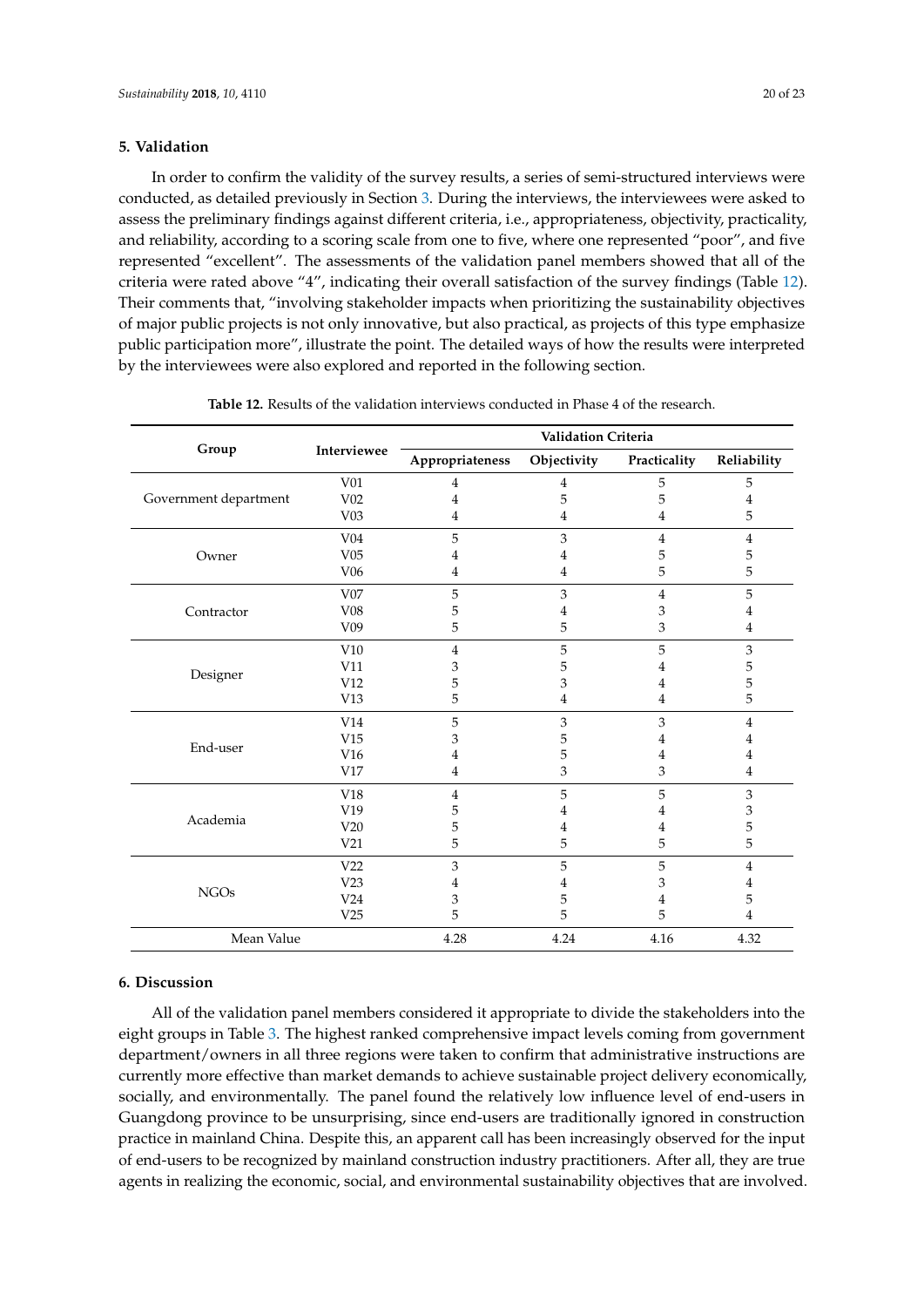It is recommended for lessons on stakeholder participation to be learnt from Hong Kong so as to maximize the contribution of various relevant groups, especially the end-users.

The panel felt the prioritization of the various sustainability objectives in Guangdong province (with environmental concerns being the first, followed by economic and social concerns) should be viewed from both positive and negative perspectives. On the one hand, most practitioners (especially in government departments) of the construction industry in mainland China have shifted toward the notion that the overall industry must not be allowed to develop at the cost of the environment. Although ignoring environmental sustainability may speed up the development of the construction industry in the short run, this has been proven to be extremely naïve, as evidenced by the Yokkaichi asthma episode in Japan during the 1950s, for example. On the other hand, various so-called society-related sustainability objectives are still overlooked to some extent. Consequently, there have been such controversial cases as the construction of incineration plants in Guangdong, which was accompanied by vociferous local resistance. It was suggested that one way to cope with this, as learned from Hong Kong practice, is to increase participatory decision-making throughout the project lifecycle. This is especially important for public projects, since the core mission of delivering projects of this type ought to be to satisfy the community as much as possible. The amount of involvement of the public should be carefully designed to suit different project stages in order to optimize community input while not adversely influencing project progress. For Macao, it is seen as appropriate to place a greater emphasis on economic sustainable development given the status quo of the region. Simultaneously incorporating environmental and social concerns may be on the right track, even if it slows the pace of development.

## **7. Conclusions**

Improving the sustainability of major public projects is crucial for the development of the global construction industry, with no exception to China and her Guangdong–Hong Kong–Macao Greater Bay Area specifically. However, it is rather difficult to satisfy all of the sustainability-related considerations during project delivery. Therefore, the prioritization of various sustainability objectives becomes the first step toward coping with such an issue. Through this, the efficiency and effectiveness of stakeholder participation are expected to improve, and the success rate of contemporary major public projects is expected to increase. As a result, this research targets the Guangdong–Hong Kong–Macao Greater Bay Area, and aims to rank various sustainability items from a multi-stakeholder perspective in the three regions. The interviews in this study identified the major stakeholder groups of public projects (i.e., government department, owners, designers, contractors, supervising engineers, operators, end-users, and non-governmental organizations), and their impact on project delivery. A questionnaire survey then assessed a list of 18 sustainability factors (compiled from a literature review) from the perspectives of the stakeholder groups in Guangdong, Hong Kong, and Macao. This led to the quantification of sustainability objectives in Guangdong province (environmental ranked higher than economic and social issues), Hong Kong (social followed by environmental and economic issues), and Macao (economic followed by social and environmental issues). The findings were then validated through a series of interviews, during which some suggestions for changes to the current approach to sustainable public project delivery in the Bay Area were proposed. These indicate the need for more consideration of social concerns in Guangdong province, the proper levels of public participation in Hong Kong (to avoid excessive interruptions to the pace of project procurement), and that Macao may have to experience a relatively slow development of construction in order to balance the social/environmental requirements that are involved.

Although the research is conducted based on the Bay Area in China, its findings as well as the methodology that was adopted are applicable worldwide, e.g., the 18 sustainability factors are consistent across the globe [\[32,](#page-23-17)[33\]](#page-23-18), even with slight changes in their priority levels due to contextual differences. Besides, incorporating the influencing levels of various stakeholder groups when quantifying sustainability objectives provides insights for policy makers/project initiators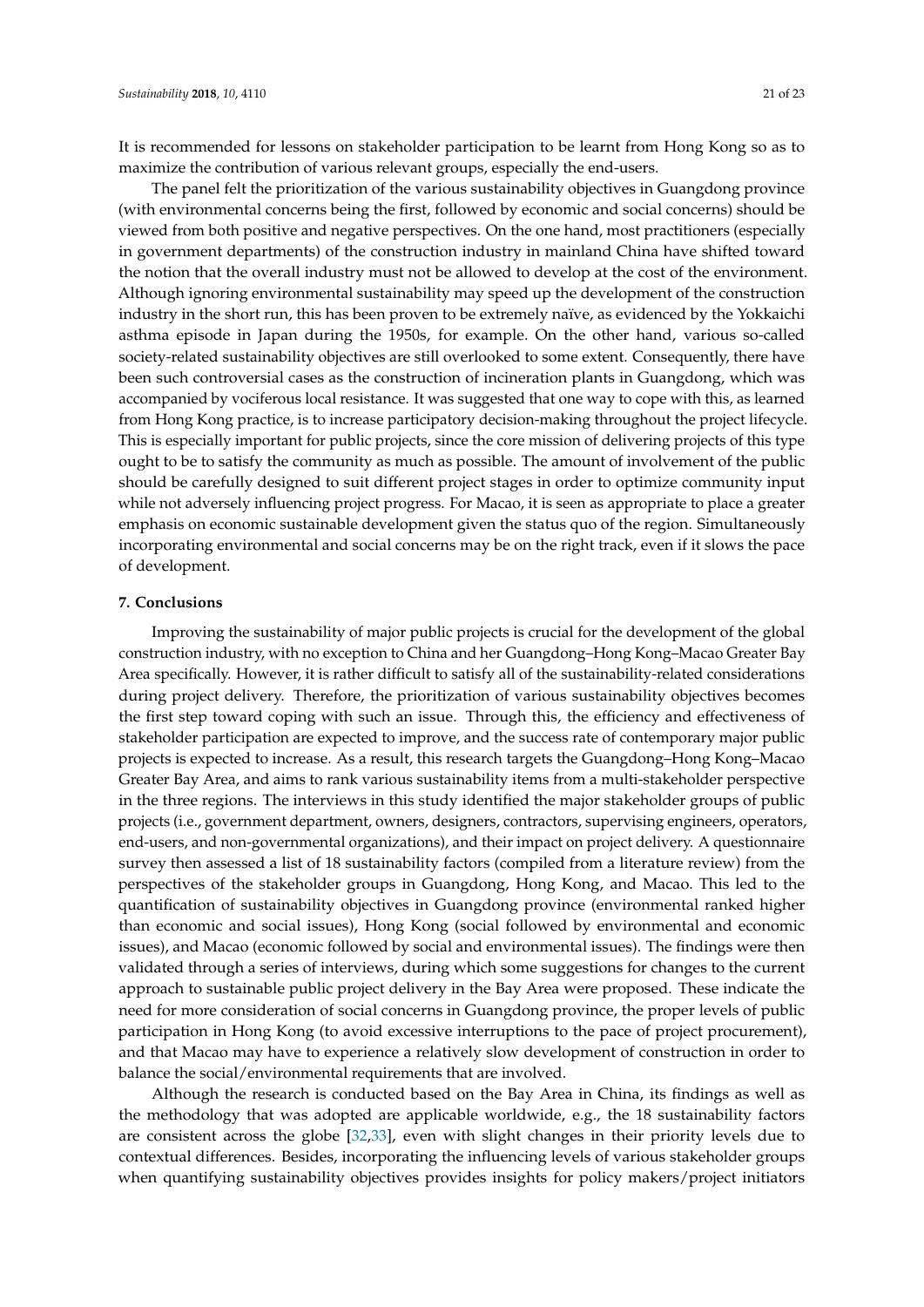in different countries/regions to develop major public projects in a more sustainable manner. Future research needs to be directed at establishing a participatory evaluation model to assess the economic–social–environmental sustainability performance of major public projects.

**Author Contributions:** Conceptualization, H.L., T.Z.; investigation, H.L., T.Z.; Writing—Original draft preparation, H.L., R.J., X.N., M.S. and T.Z.

**Funding:** The study was supported by National Natural Science Foundation of China (Grant No. 71501074) and the State Key Lab of Subtropical Building Science, South China University of Technology, China (Grant No. 2016ZB16).

**Acknowledgments:** In this section you can acknowledge any support given which is not covered by the author contribution or funding sections. This may include administrative and technical support, or donations in kind (e.g., materials used for experiments).

**Conflicts of Interest:** The authors declare no conflict of interest. The funders had no role in the design of the study; in the collection, analyses, or interpretation of data; in the writing of the manuscript, or in the decision to publish the results.

## **References**

- <span id="page-22-14"></span><span id="page-22-0"></span>1. Li, T.H.Y.; Ng, S.T.; Skitmore, M. Modeling multi-stakeholder multi-objective decisions during public participation in major infrastructure and construction projects: A decision rule approach. *J. Constr. Eng. Manag.* **2016**, *142*, 04015087. [\[CrossRef\]](http://dx.doi.org/10.1061/(ASCE)CO.1943-7862.0001066)
- <span id="page-22-1"></span>2. Huang, F.; Chen, H.Y.; Li, H.Y.; Mu, H.Q. Integrating Development of Guangdong-Hong Kong-Macao Greater Bay Area in the Context of Belt and Road Initiatives-1st Guangdong-Hong Kong-Macao Greater Bay Area Joint Symposium on the Belt and Road Initiatives: Enhancing the Strengths of Guangdong-Hong Kong-Macao Greater Bay Area Through Amalgamation and Complementarity. *J. South China Univ. Technol.* **2018**, *20*, 21–29. (In Chinese)
- <span id="page-22-2"></span>3. Ling, F.Y.Y.; Ong, S.Y.; Ke, Y.; Wang, S.; Zou, P. Drivers and barriers to adopting relational contracting practices in public projects: Comparative study of Beijing and Sydney. *Int. J. Proj. Manag.* **2014**, *32*, 275–285. [\[CrossRef\]](http://dx.doi.org/10.1016/j.ijproman.2013.04.008)
- <span id="page-22-3"></span>4. Brookes, N.J.; Locatelli, G. Power plants as megaprojects: Using empirics to shape policy, planning, and construction management. *Utilities Policy* **2015**, *36*, 57–66. [\[CrossRef\]](http://dx.doi.org/10.1016/j.jup.2015.09.005)
- <span id="page-22-4"></span>5. Li, H.Y.; Ng, S.T.; Skitmore, M. Stakeholder Impact Analysis during Post-Occupancy Evaluation of Green Buildings—A Chinese Context. *Build. Environ.* **2018**, *128*, 89–95. [\[CrossRef\]](http://dx.doi.org/10.1016/j.buildenv.2017.11.014)
- <span id="page-22-5"></span>6. Chan, A.P.C.; Darko, A.; Effah, E.A. Strategies for promoting green building technologies adoption in the construction industry—An international study. *Sustainability* **2017**, *9*, 969. [\[CrossRef\]](http://dx.doi.org/10.3390/su9060969)
- <span id="page-22-6"></span>7. Li, T.H.Y.; Ng, S.T.; Skitmore, M. Evaluating stakeholder satisfaction during public participation in major infrastructure and construction projects: A fuzzy approach. *Autom. Constr.* **2013**, *29*, 123–135. [\[CrossRef\]](http://dx.doi.org/10.1016/j.autcon.2012.09.007)
- <span id="page-22-7"></span>8. Li, H.Y.; Zhang, X.L.; Ng, S.T.; Skitmore, M. Quantifying Stakeholder Influence in Decision/Evaluations relating to Sustainable Construction in China—A Delphi Approach. *J. Clean. Prod.* **2018**, *173*, 160–170. [\[CrossRef\]](http://dx.doi.org/10.1016/j.jclepro.2017.04.151)
- <span id="page-22-8"></span>9. Fernández-Sánchez, G.; Rodríguez-López, F. A methodology to identify sustainability indicators in construction project management—Application to infrastructure projects in Spain. *Ecol. Indic.* **2010**, *10*, 1193–1201. [\[CrossRef\]](http://dx.doi.org/10.1016/j.ecolind.2010.04.009)
- <span id="page-22-9"></span>10. Pakzad, P.; Osmond, P.; Corkery, L. Developing key sustainability indicators for assessing green infrastructure performance. *Procedia Eng.* **2017**, *180*, 146–156. [\[CrossRef\]](http://dx.doi.org/10.1016/j.proeng.2017.04.174)
- <span id="page-22-10"></span>11. Hatefi, S.M.; Tamošaitiene, J. Construction Projects Assessment Based on the Sustainable Development Criteria by an Integrated Fuzzy AHP and Improved GRA Model. *Sustainability* **2018**, *10*, 991. [\[CrossRef\]](http://dx.doi.org/10.3390/su10040991)
- <span id="page-22-11"></span>12. Mansourianfar, M.H.; Haghshenas, H. Micro-scale sustainability assessment of infrastructure projects on urban transportation systems: Case study of Azadi district, Isfahan, Iran. *Cities* **2018**, *72*, 149–159. [\[CrossRef\]](http://dx.doi.org/10.1016/j.cities.2017.08.012)
- <span id="page-22-12"></span>13. Yang, S.H.; Liu, J.Y.H.; Tran, N.H. Multi-Criteria Life Cycle Approach to Develop Weighting of Sustainability Indicators for Pavement. *Sustainability* **2018**, *10*, 2325. [\[CrossRef\]](http://dx.doi.org/10.3390/su10072325)
- <span id="page-22-13"></span>14. Diaz-Sarachaga, J.M.; Jato-Espino, D.; Castro-Fresno, D. Methodology for the development of a new Sustainable Infrastructure Rating System for Developing Countries (SIRSDEC). *Environ. Sci. Policy* **2017**, *69*, 65–72. [\[CrossRef\]](http://dx.doi.org/10.1016/j.envsci.2016.12.010)